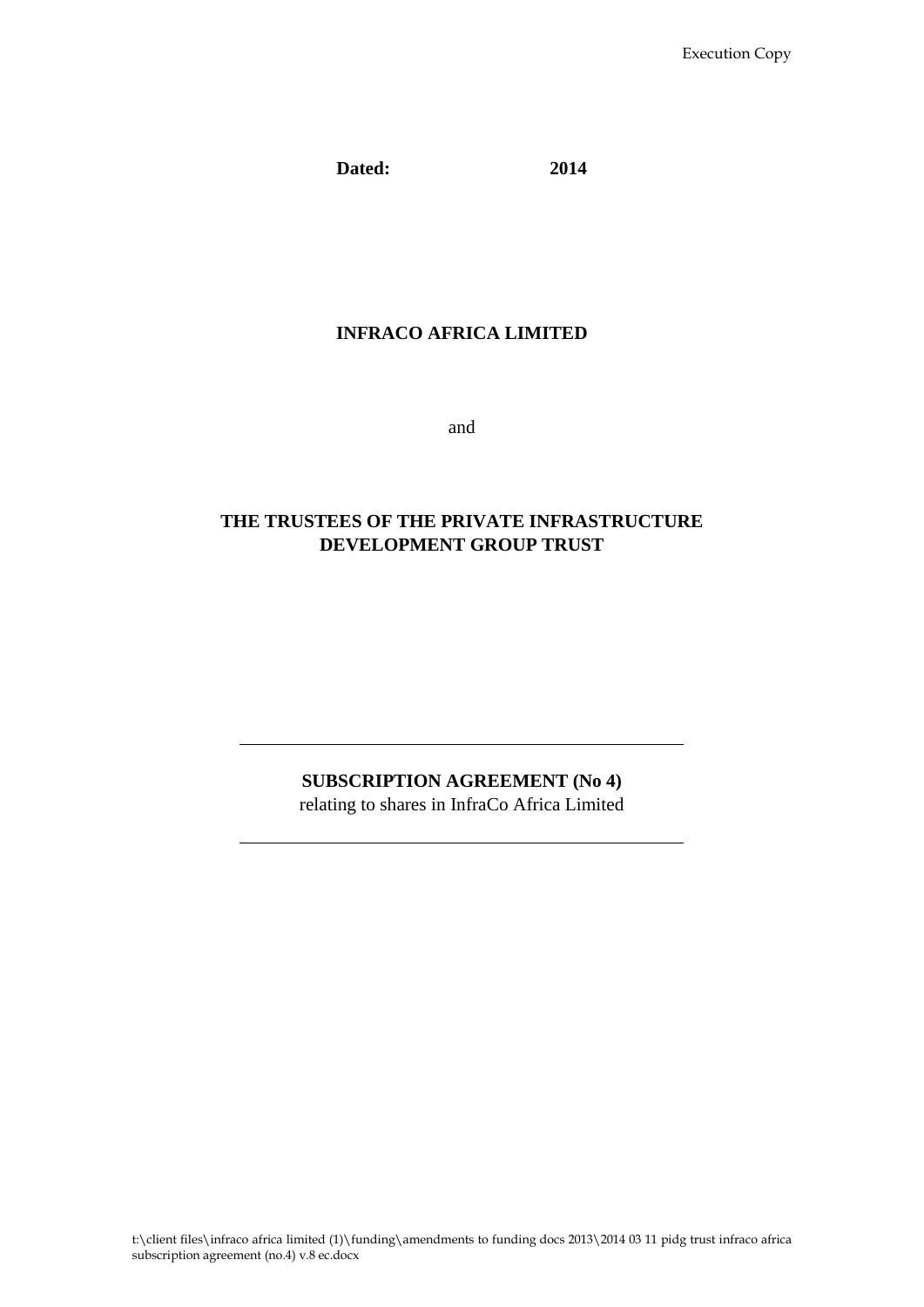# **CONTENTS**

| 2. |                                                               |  |
|----|---------------------------------------------------------------|--|
| 3. | <b>CONDITIONS PRECEDENT AND SUBSEQUENT TO SUBSCRIPTION  9</b> |  |
| 4. |                                                               |  |
| 5. |                                                               |  |
| 6. |                                                               |  |
| 7. |                                                               |  |
| 8. |                                                               |  |
|    |                                                               |  |
|    |                                                               |  |
|    |                                                               |  |
|    |                                                               |  |
|    |                                                               |  |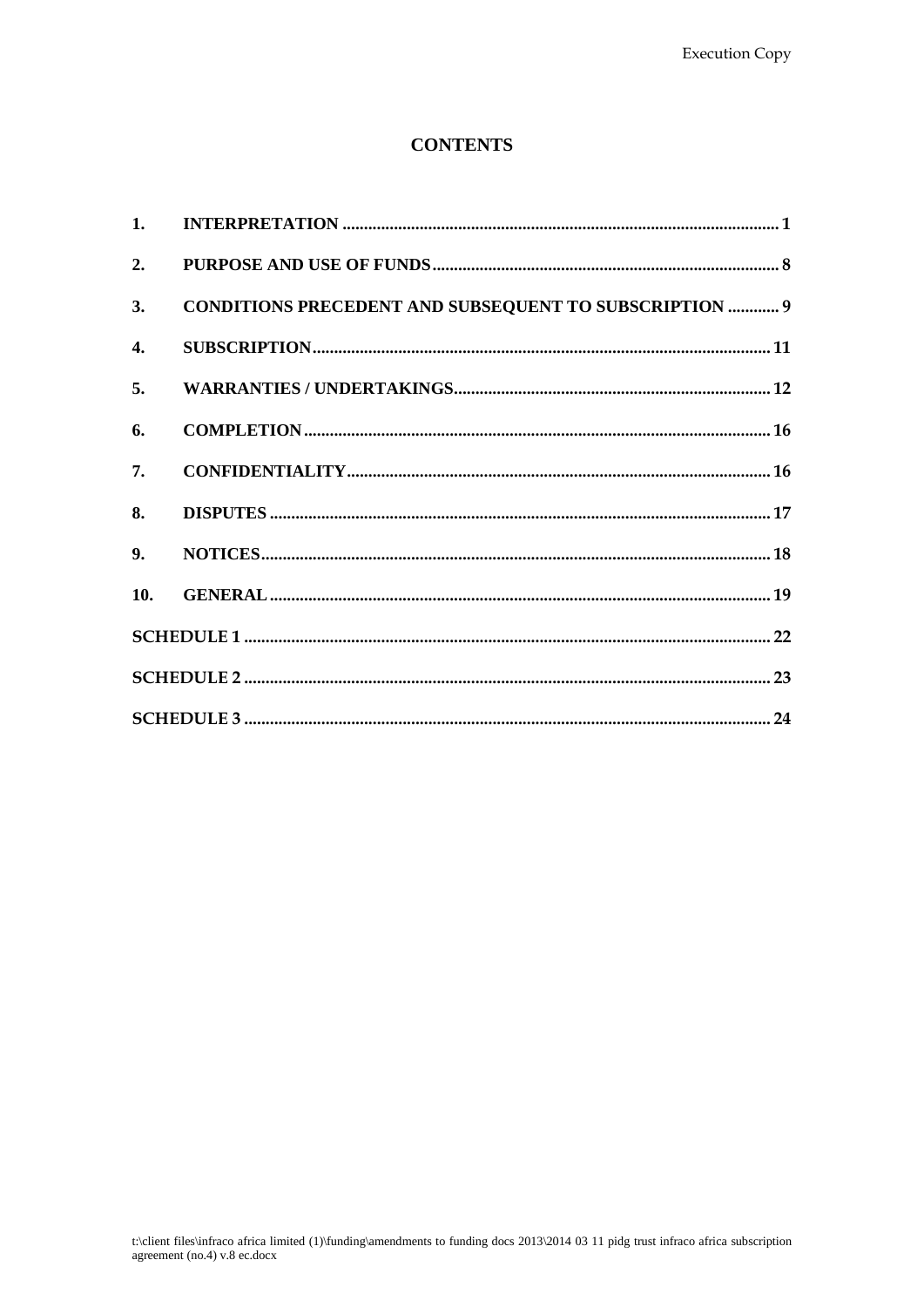#### **THIS AGREEMENT** is made on 2014

#### **BETWEEN**

- (1) **INFRACO AFRICA LIMITED,** a company incorporated under the laws of England whose registered office is at The Dutch House, 4th Floor, 307-308 High Holborn, London, WC1V 7LL, United Kingdom with registered number 05196897 ("**InfraCo Africa**"); and
- (2) **SG HAMBROS TRUST COMPANY LTD.** of Norfolk House, 31 St James's Square, London, SW1Y 4JR United Kingdom, **MULTICONSULT TRUSTEES LTD**. of Les Cascades Building, Edith Cavell Street, Port Louis, Mauritius and **MINIMAX LTD**. of Les Cascades Building, Edith Cavell Street, Port Louis, Mauritius as trustees of the **PRIVATE INFRASTRUCTURE** Mauritius as trustees of the **PRIVATE INFRASTRUCTURE DEVELOPMENT GROUP TRUST**, a trust created under the laws of Mauritius (the "**PIDG Trust**").

### **INTRODUCTION**

- (A) InfraCo Africa has been established for the purpose set out in Clause [2.1.](#page-9-1)
- (B) The current equity funding of InfraCo Africa has been raised from the PIDG Trust which has subscribed a total of GBP 60,810,256 for 60,810,256 InfraCo Africa Shares (the **"Issued Shares**") pursuant to a first subscription agreement dated 15 April 2005, a second subscription agreement dated 20 February 2009, a third subscription agreement dated 30 December 2009 and various applications for the allotment of InfraCo Africa Shares.
- (C) The PIDG Trust proposes to subscribe and record subscriptions for additional shares in the capital of InfraCo Africa on the terms and subject to the conditions set out in this Agreement, with funding provided by DGIS, ADA, SECO and DFID.

### **IT IS AGREED** as follows:

### <span id="page-2-0"></span>1. **INTERPRETATION**

- 1.1 In this Agreement:
	- 1.1.1 "**2011 DGIS Grant Arrangement**" means the grant arrangement entered into between DGIS and the PIDG Trust dated 15 December 2011 pursuant to which DGIS has agreed to grant up to EUR 10,000,000 to the PIDG Trust to enable the PIDG Trust to subscribe for InfraCo Africa Shares, to be used by InfraCo Africa as follows: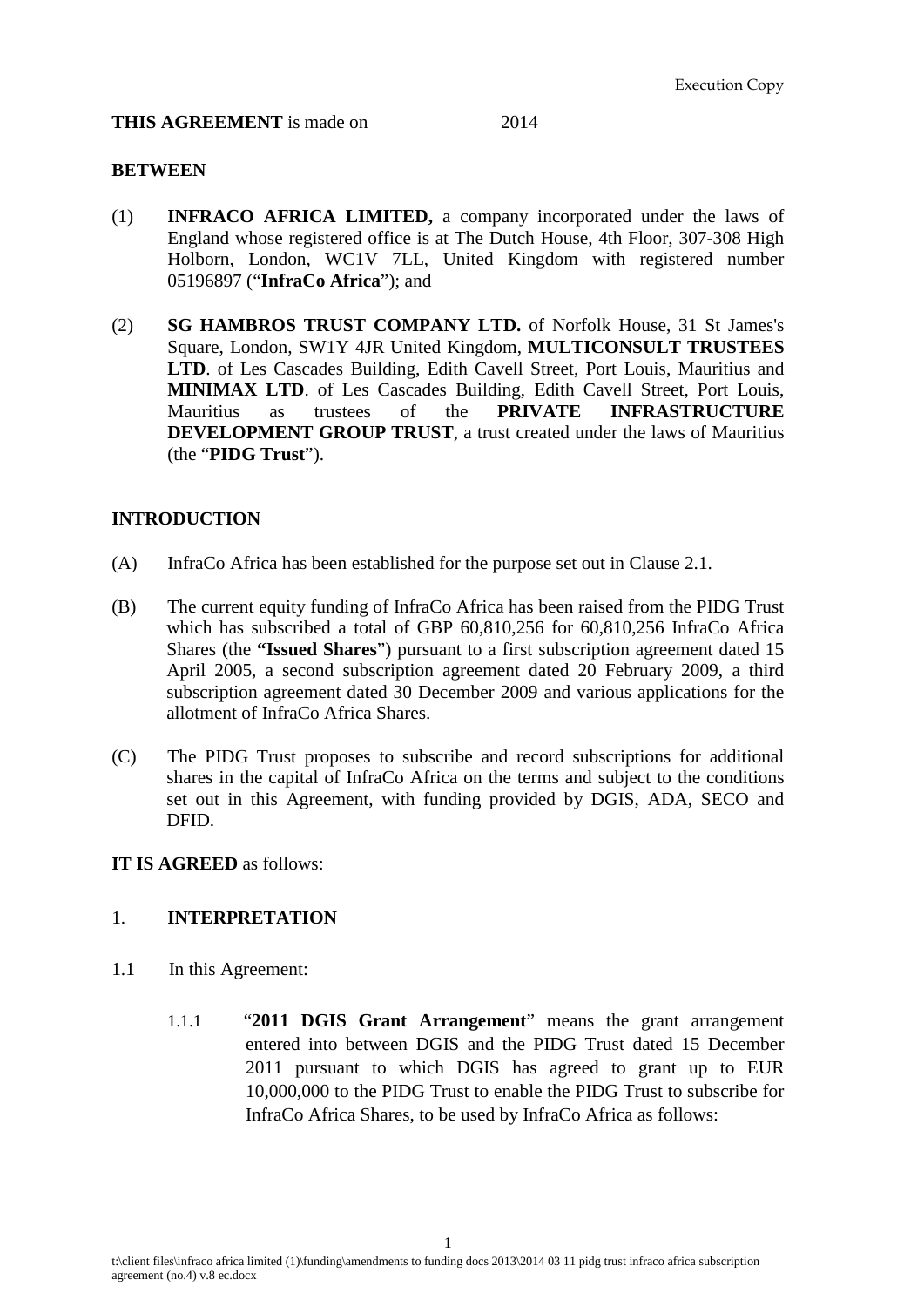- (a) EUR 6.9 million (6,900,000) for the further development of projects by InfraCo Africa as set out in the Medium Term Business Plan for InfraCo Africa for the period 2011-2021; and
- (b) EUR 3.1 million (3,100,000) for the further development of a number of projects that will address the food security challenge in sub-Saharan Africa (the "**Agriculture Funding**");
- 1.1.2 "**2012 SECO Grant Arrangement**" means the grant arrangement for multiple PIDG activities entered into between SECO and the PIDG Trust dated 5 December 2012 pursuant to which SECO has agreed to grant up to USD 15,000,000 to the PIDG Trust to enable the PIDG Trust to subscribe for InfraCo Africa Shares;
- 1.1.3 "Accounting Period" means the accounting period of InfraCo Africa commencing each year on 1 January and ending on the following 31 December;
- 1.1.4 "**Accounts**" mean the audited financial statements of InfraCo Africa for the period to 31 December 2012 and the management accounts of InfraCo Africa for the period to 31 December 2013;
- 1.1.5 "**Amended and Restated InfraCo Africa Funders' Agreement**" means the Amended and Restated Agreement between Funders and Shareholders in relation to the Funding and Operation of InfraCo Africa Limited, substantially in the form of the draft provided to InfraCo Africa by the PIDG PMU on 14 January 2014 (or such other agreement(s) as may be agreed by the Parties for the future funding of InfraCo Africa) to be presented by the InfraCo Africa Donors to InfraCo Africa for agreement and execution between *inter alia* the InfraCo Africa Donors (if applicable), the Trustees of the PIDG Trust and InfraCo Africa as a condition subsequent to this Agreement in accordance with clause 3.6 thereof with regard to, *inter alia*, the funding of InfraCo Africa and the regulation of certain Shareholder matters as amended from time to time:
- 1.1.6 "**Board**" means the board of directors of InfraCo Africa, and "**Director**" means any member of the Board;
- 1.1.7 "**Business Day**" means a day (other than a Saturday or Sunday) on which banks are generally open for normal business in London and Mauritius;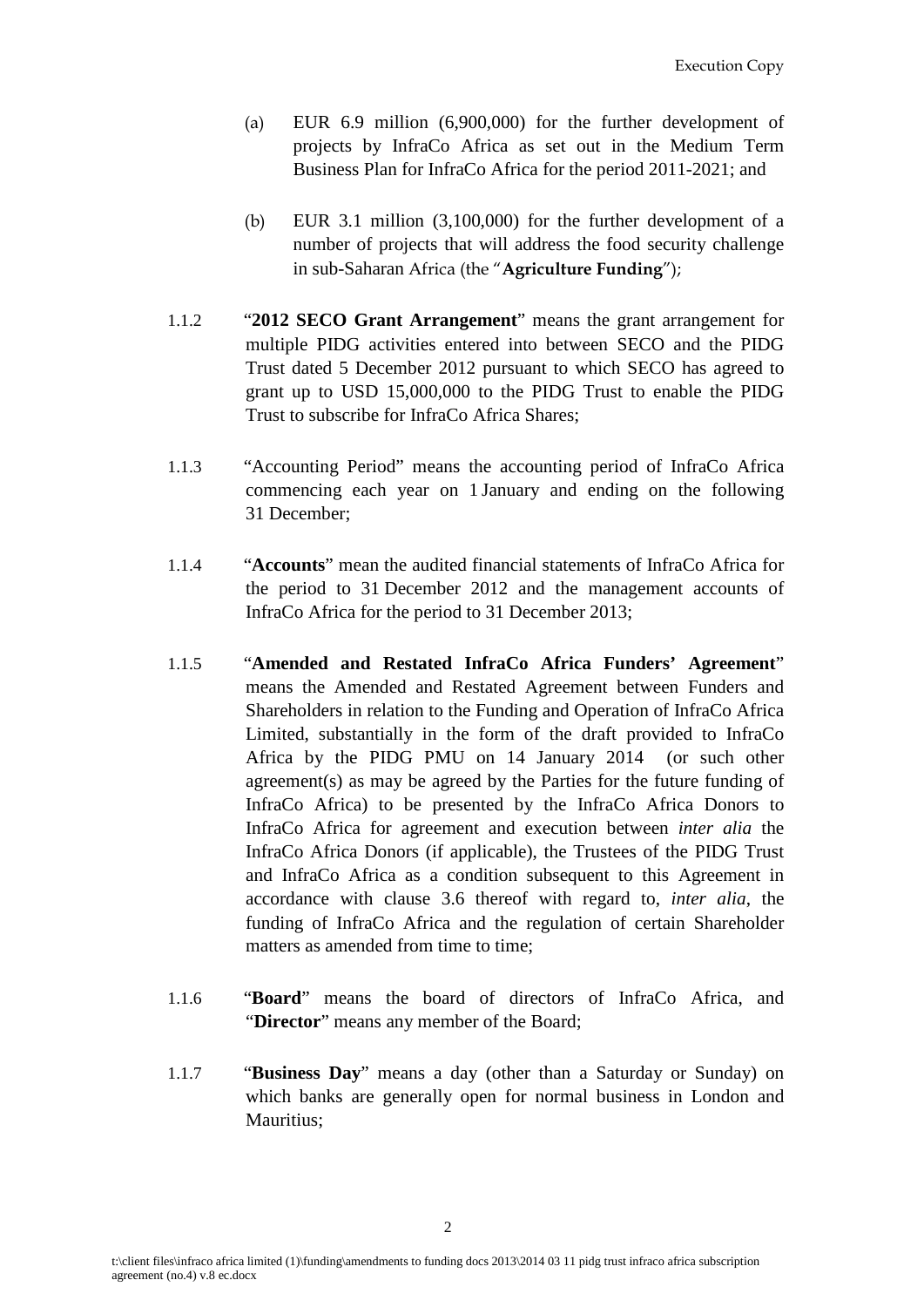- 1.1.8 "**Completion**" means the implementation of the matters described in Clause 6;
- 1.1.9 **"Conditions"** means the conditions precedent and subsequent referred to in Clause 3;
- 1.1.10 **"Current Exchange Rate"** means the relevant rate of exchange obtained by SG Hambros Bank Limited (as bankers to the PIDG Trust) in the London foreign exchange market on the date and time at which a Subscription Amount is disbursed by the PIDG Trust to InfraCo Africa and communicated in writing by SG Hambros Bank Limited via the PIDG Trust and the PIDG PMU to InfraCo Africa (or otherwise as may be agreed in writing between the Parties);
- 1.1.11 "**Developer**" means eleQtra or any other developer appointed by InfraCo Africa in accordance with a Developer Services Agreement and to which appointment the InfraCo Africa Donors have not objected from time to time;
- 1.1.12 **"Developer Services Agreement"** means each agreement entered into between InfraCo Africa and a Developer for the provision of project development services to InfraCo Africa, which includes the New Services Agreement;
- 1.1.13 **"DFID"** means the Government of the United Kingdom, acting through the Secretary of State for International Development at the Department for International Development;
- 1.1.14 "**eleQtra**" means eleQtra (InfraCo) Limited, a company incorporated under the laws of England whose registered office is at Eastgate House, 16-19 Eastcastle Street, London W1W 8DA with registered number 05390107;
- 1.1.15 "**Financial Year**" means 1 January to 31 December in each year (or such other period as may be approved by InfraCo Africa with the prior written consent of the InfraCo Africa Donors);
- 1.1.16 **"Fourth DFID Grant Arrangement"** means the grant arrangement for multiple PIDG activities entered into between DFID and the PIDG Trust dated 12 March 2012, as may be amended from time to time, pursuant to which DFID agreed to grant up to £49,000,000 (from DFID's Private Sector Department (PSD) funding) and £15,000,000 (from DFID's Africa Regional Department (ARD) funding) as such sums may be increased or decreased from time to time at DFID's sole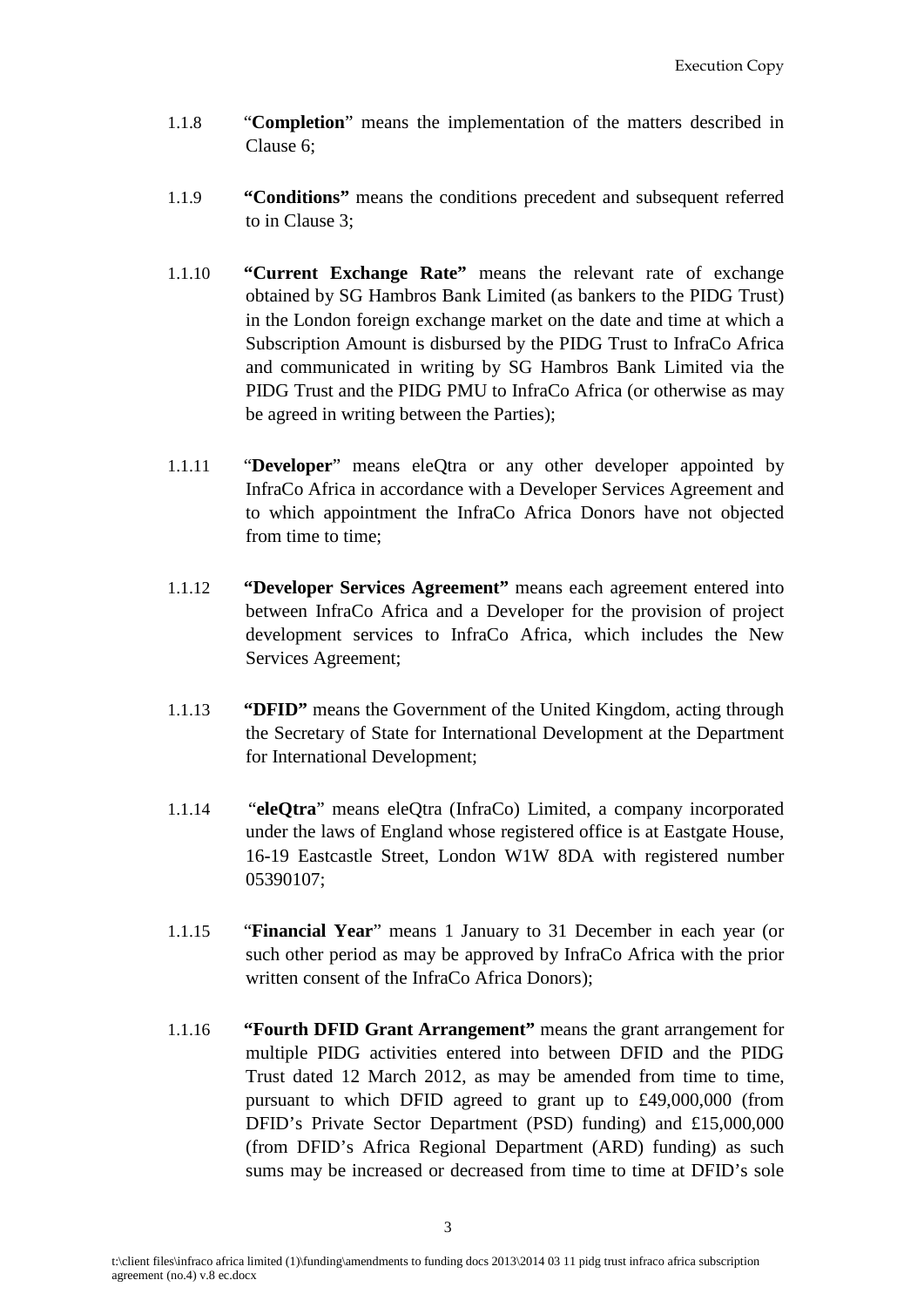discretion, to the PIDG Trust to enable the PIDG Trust to apply for InfraCo Africa Shares;

- 1.1.17 **"Funding Instruments"** shall have the meaning set out in the InfraCo Africa Funders' Agreement but shall include the Third ADA Grant Arrangement, the 2011 DGIS Grant Arrangement, the 2012 SECO Grant Arrangement and the Fourth DFID Grant Arrangement;
- 1.1.18 **"InfraCo Africa Constitution"** means the Memorandum and Articles of Association or other constitutional documents of InfraCo Africa for the time being;
- 1.1.19 **"InfraCo Africa Donors"** means DFID; the Swiss State Secretariat for Economic Affairs of the Government of the Confederation of Switzerland ("**SECO**"); the Austrian Government acting through the Austrian Development Agency ("**ADA**"); the Government of the Netherlands represented by the Directorate for Sustainable Economic Development – The Netherlands Minister for Development Cooperation ("**DGIS**") and any additional InfraCo Africa donor(s);
- 1.1.20 "**InfraCo Africa Funders' Agreement**" means the Agreement between Funders and Shareholders in relation to the Funding and Operation of InfraCo Africa Limited, entered into between the InfraCo Africa Donors, the PIDG Trust and InfraCo Africa on 28 July 2009 with regard to, inter alia, the funding of InfraCo Africa and the regulation of certain Shareholder matters as amended from time to time;
- 1.1.21 "**InfraCo Africa Operating Policies and Procedures**" means the operating policies and procedures of InfraCo Africa approved by the Board and, where applicable, the InfraCo Africa Donors, as amended from time to time;
- 1.1.22 "**InfraCo Africa Shares**" means ordinary shares of £1 each in the capital of InfraCo Africa, having the rights and being subject to the restrictions set out in the InfraCo Africa Constitution;
- 1.1.23 "**IFRS**" means the International Financial Reporting Standards issued by the International Accounting Standards Board, as amended from time to time;
- 1.1.24 "**Issued Shares**" has the meaning given to it in Recital B;
- 1.1.25 **"Material Adverse Effect"** means a material adverse effect (which is continuing) on InfraCo Africa's business, operations, assets, financial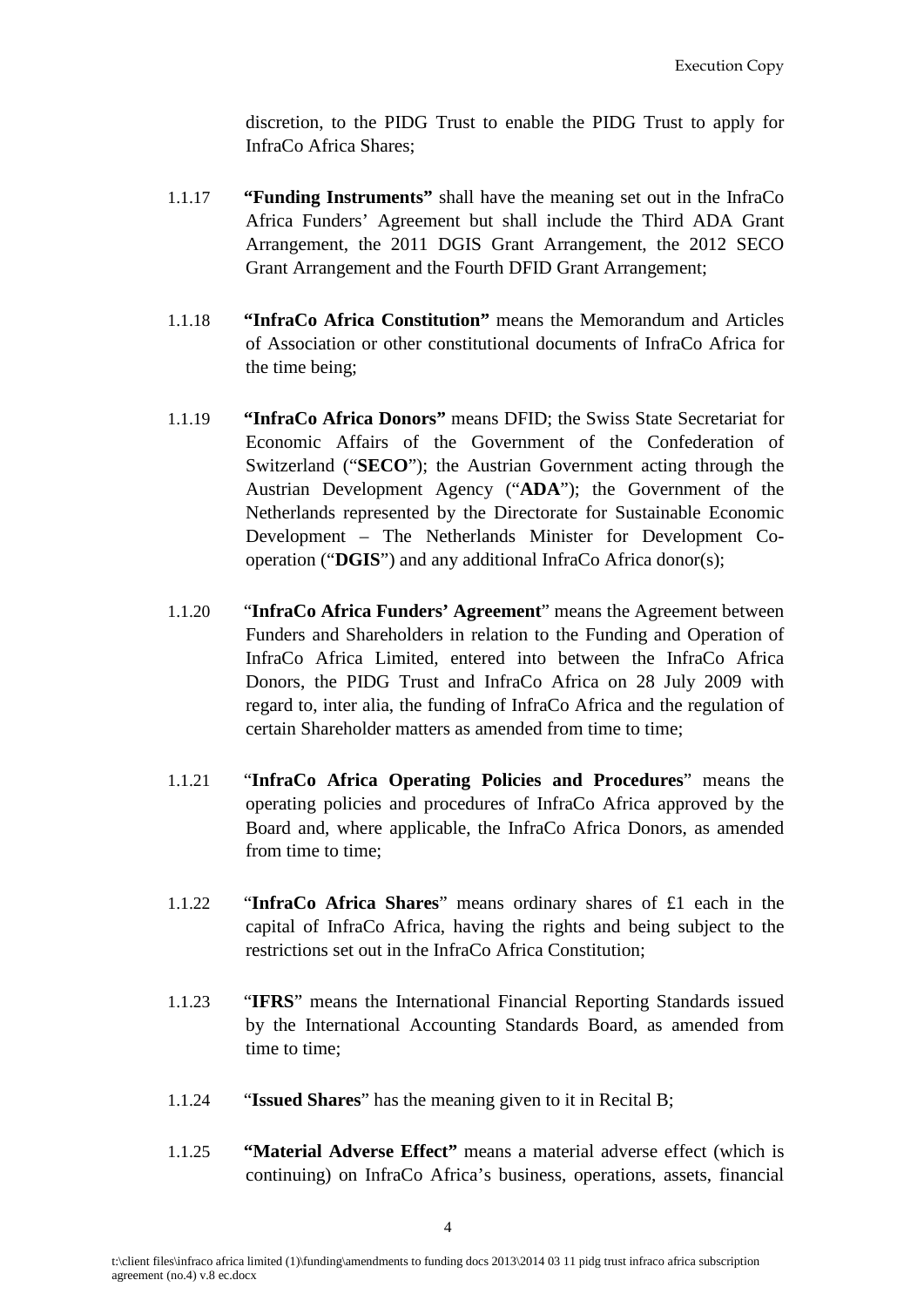condition results or general affairs or its ability to fulfil its obligations under this Agreement but in any event, not including any such material adverse effect which has been cured or remedied;

- 1.1.26 "**New Services Agreement**" means the agreement between InfraCo Africa and eleQtra dated 10 May 2013 which supersedes and replaces the Services Agreement dated 12 April 2005 as amended from time to time;
- 1.1.27 "**PIDG**" means the Private Infrastructure Development Group;
- 1.1.28 **"PIDG Code of Conduct"** means the code of conduct approved by the PIDG Donors from time to time and which all PIDG Facilities are required to adopt and incorporate into their governing documents as a minimum standard of conduct;
- 1.1.29 "**PIDG Donor"** means any donor who is or becomes a member of PIDG;
- 1.1.30 "**PIDG Donor"** means any donor who is or becomes a member of PIDG;
- 1.1.31 "**PIDG Facility**" means a facility of the PIDG including, but not limited to, the direct and indirect subsidiaries of The PIDG Trust including InfraCo Africa;
- 1.1.32 "**PIDG Operating Policies and Procedures**" means the operating policies and procedures approved by the PIDG Donors from time to time (or equivalent policies and procedures) and which the PIDG Donors require all PIDG Facilities to adopt and incorporate into their governing documents as a minimum standard including the PIDG Procurement Policy and Procedures, the PIDG Environmental and Social Policy and Procedures, the PIDG Disclosure Policy and Procedures, the PIDG Anti-corruption and Integrity Policy and Procedures and the PIDG Appointment and Evaluation of Directors Policy and Procedures, the PIDG Remuneration Policy and Procedures, the PIDG Travel and Expense Reimbursement Policy and Procedures, the PIDG Conflict of Interest and Share Dealing Policy and Procedures, the PIDG Complaints Policy and Procedures and the PIDG Risk Management Policy and Procedures;
- 1.1.33 "**PIDG PMU**" means the PIDG Programme Management Unit service provider appointed from time to time by the PIDG Trust with the approval of the PIDG Donors;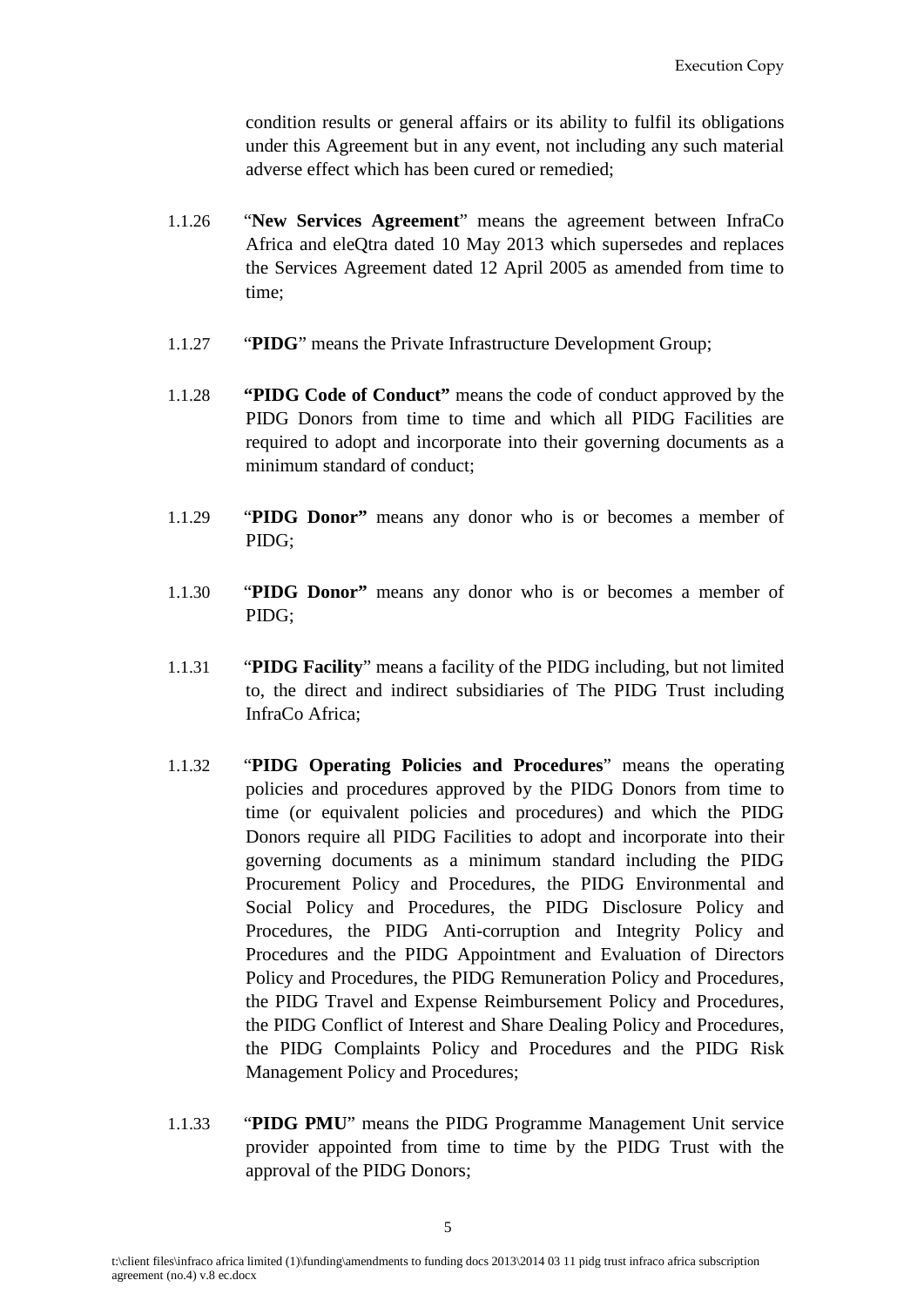- 1.1.34 "**PIDG Results Monitoring Handbook**" means the results monitoring handbook of the PIDG approved by the PIDG Donors (as at the date of this Agreement the most recent revision date was September 2013 as amended from time;
- 1.1.35 "**Purpose**" means the purpose of InfraCo Africa referred to in Clause [2.1](#page-9-1) and as more particularly described in the InfraCo Africa Operating Policies and Procedures;
- 1.1.36 **"Quarter"** means each period of three months ending on 31 March, 30 June, 30 September and 31 December in each Financial Year;
- 1.1.37 "**Shareholder**" means the holder of any InfraCo Africa Share;
- 1.1.38 "**Subscription**" means a subscription for InfraCo Africa Shares by the PIDG Trust pursuant to the terms hereof, including any subscriptions made by the PIDG Trust prior to the execution of this Agreement using funds provided under the Third ADA Grant Arrangement and funds provided under the 2011 DGIS Grant Arrangement;
- 1.1.39 "**Subscription Amount**" means the amount so specified in any Subscription Request;
- 1.1.40 "**Subscription Date**" means the date specified in any Subscription Request;
- 1.1.41 "**Subscription Request**" means a written dated notice from InfraCo Africa to the PIDG Trust in the form set out in Schedule 3;
- 1.1.42 "**Third ADA Grant Arrangement**" means the grant arrangement entered into between ADA and the PIDG Trust dated 24 November 2011 pursuant to which ADA agreed to grant up to EUR 1,800,000 to the PIDG Trust to enable the PIDG Trust to subscribe for InfraCo Africa Shares;
- 1.1.43 "**Total Available Commitment**" for any calendar year means the amount set out as the total available commitment from the PIDG Trust for such calendar year in Schedule 1 (as may be increased or decreased from time to time in accordance with the provisions of Clause 4.5); and
- 1.1.44 "**Warranties**" means the warranties contained in Clause 5;
- 1.2 Any express reference to an enactment (which includes any legislation in any jurisdiction) includes references to: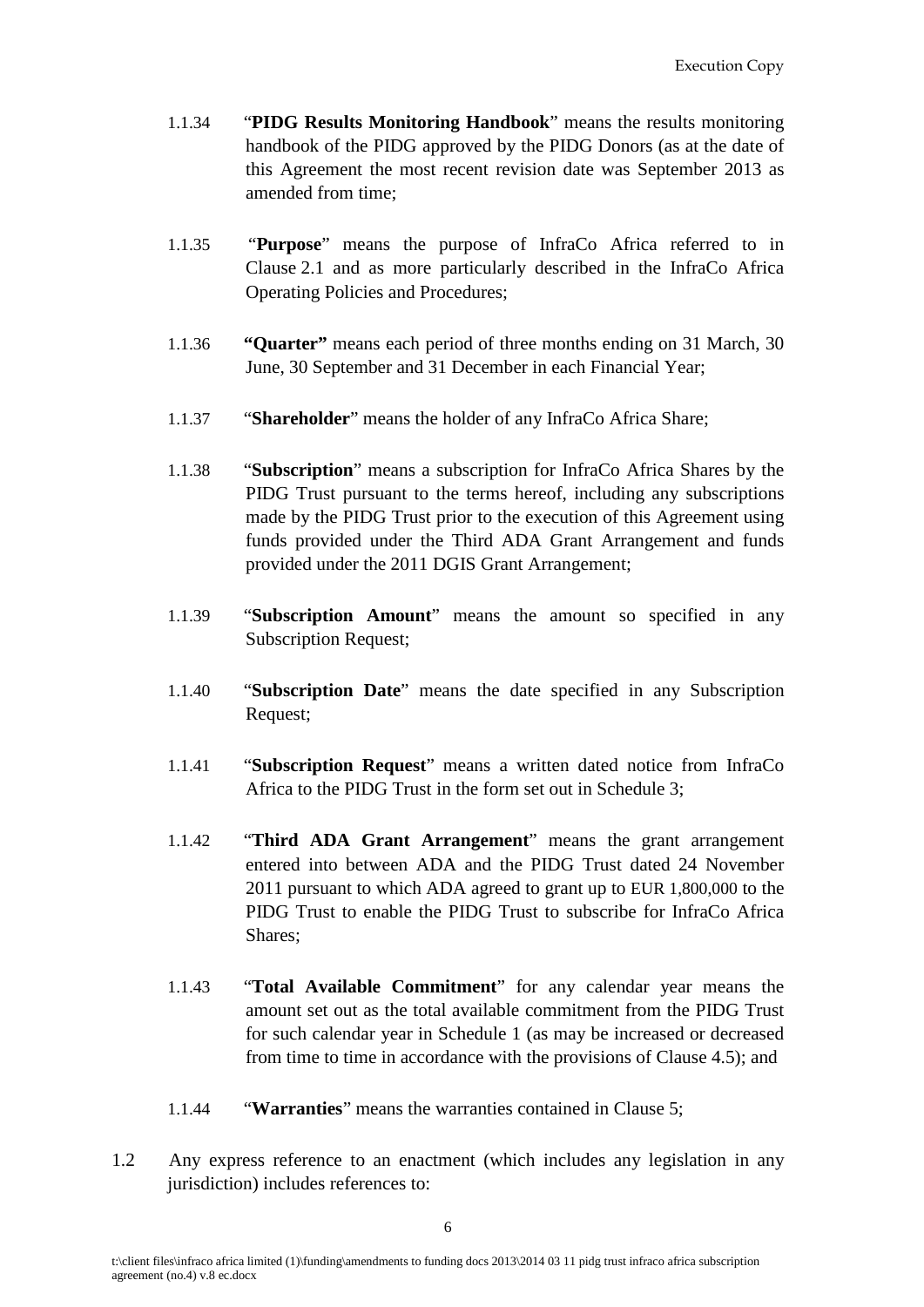- <span id="page-8-0"></span>1.2.1 that enactment as re-enacted, amended, extended or applied by or under any other enactment before or after the date of this Agreement;
- <span id="page-8-1"></span>1.2.2 any enactment which that enactment re-enacts (with or without modification); and
- 1.2.3 any subordinate legislation (including regulations) made (before or after the date of this Agreement) under any enactment, as re-enacted, amended, extended or applied as described in Clause [1.2.1,](#page-8-0) or under any enactment referred to in Clause [1.2.2.](#page-8-1)
- 1.3 References to an "**agreement**" or "**document**" shall be construed as a reference to such agreement or document as the same may have been amended, varied, supplemented or novated in writing at the relevant time in accordance with the requirements of such agreement or document and, if applicable, of this Agreement.
- 1.4 References to a "**company**" shall be construed so as to include a company, a subsidiary, corporation or other body corporate or other legal entity, wherever and however incorporated or established.
- 1.5 A company is a "**subsidiary**" of another company, its "**holding company**" if that other company:
	- 1.5.1 holds a majority of the voting rights in it, or
	- 1.5.2 is a member of it and has the right to appoint or remove a majority of its board of directors, or
	- 1.5.3 is a member of it and controls alone, pursuant to an agreement with other shareholders or members, a majority of the voting rights in it,

or if it is a subsidiary of a company which itself is a subsidiary of that other company.

- 1.6 A company is a "**wholly-owned subsidiary**" of another company if it has no members except that other and that other's wholly-owned subsidiaries or persons acting on behalf of that other or its wholly-owned subsidiaries.
- 1.7 References to a "**person**" shall be construed so as to include any individual, firm, company, government, state or agency of a state or any joint venture, association, partnership, works council or employee representative body (whether or not having separate legal personality).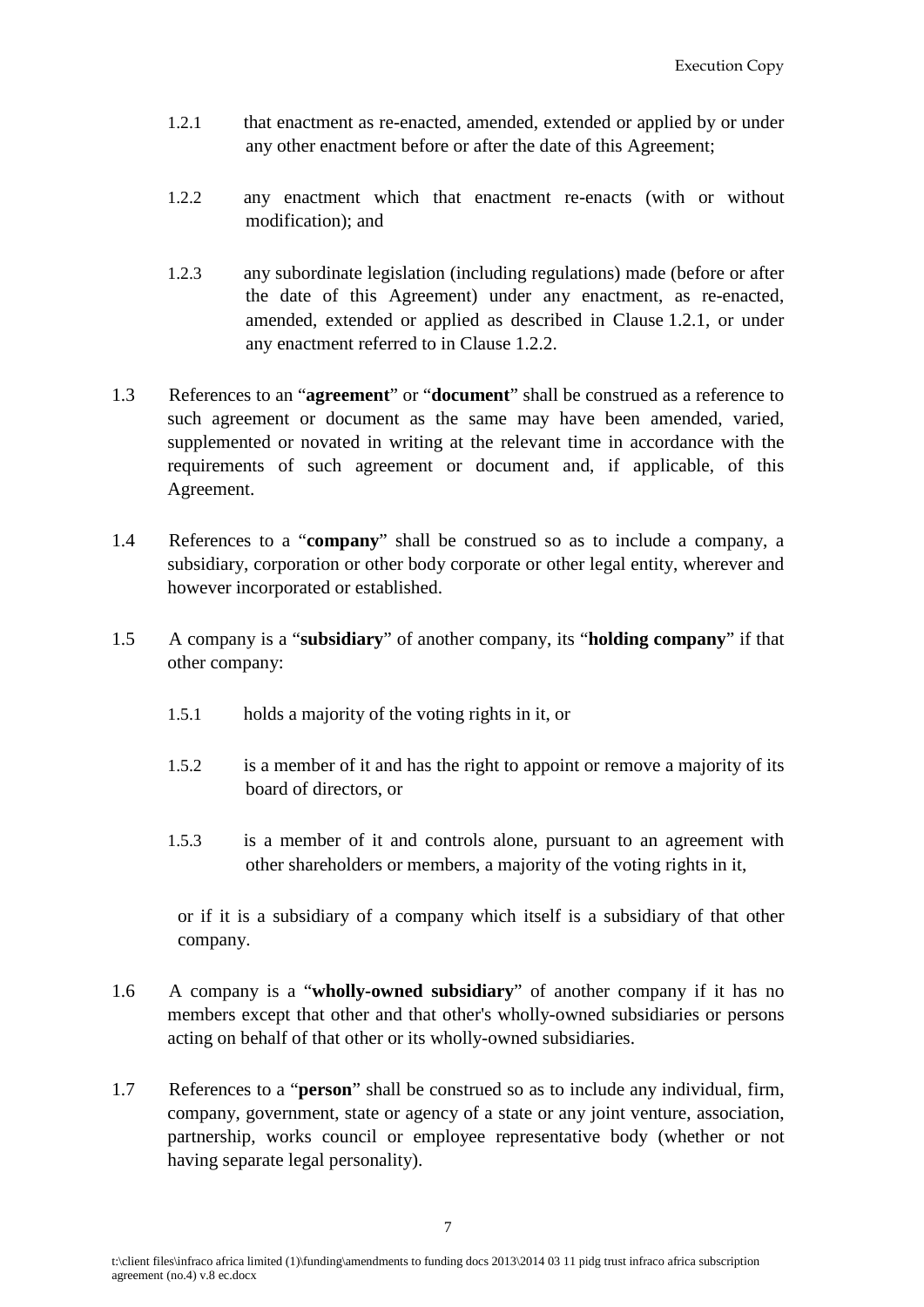- 1.8 References to any English legal term for any action, remedy, method or judicial proceeding, legal document, legal status, court, official, or any legal concept or thing shall in respect of any jurisdiction other than England be deemed to include what most nearly approximates in that jurisdiction to the English legal term.
- 1.9 References to "**£**" or **"£Sterling**" are to the lawful currency from time to time of the United Kingdom. References to "**US Dollars**" or **"US\$**" or "**USD**" are to the lawful currency from time to time of the United States of America. References to "**€**" or "**Euros**" are to the lawful currency from time to time of the member states of the European Union that adopt the single currency in accordance with the Treaty establishing the European Community (signed in Rome on March 25, 1957), as amended.
- 1.10 Where there is any inconsistency between the definitions set out in this Clause and the definitions set out in any Clause or Schedule, then for the purposes of construing such Clause or Schedule, the definitions set out in such Clause or Schedule shall prevail.
- 1.11 The singular shall include the plural and vice versa and words importing the masculine shall include the feminine and neuter and vice versa.
- 1.12 The index and the headings in this Agreement do not affect its interpretation.
- 1.13 Any Schedule or Appendix to this Agreement shall take effect as if set out in this Agreement and references to this Agreement shall include its Schedules and Appendices.
- 1.14 References to (i) a "**Party**" is to a party to this Agreement, and to (ii) "**Clauses**", "**Paragraphs**" and "**Schedules**" are references to the clauses, paragraphs and schedules of this Agreement.
- 1.15 Clauses 1.2 to 4 apply unless the contrary intention appears.

#### <span id="page-9-0"></span>2. **PURPOSE AND USE OF FUNDS**

- <span id="page-9-1"></span>2.1 The purpose of InfraCo Africa is as set out in Clause 2 of the InfraCo Africa Funders' Agreement dated 28 July 2009.
- 2.2 Subject to Clause 3, the PIDG Trust agrees to subscribe at £1 per InfraCo Africa Share for InfraCo Africa Shares for a maximum pro rated subscription price as set out in Schedule 1 (in which case InfraCo Africa agrees to allot such InfraCo Africa Shares to the PIDG Trust), which shall in no circumstances exceed the figure set out in Schedule 1 to this Agreement in respect of the relevant year (subject to the provisions of Clause 4.1).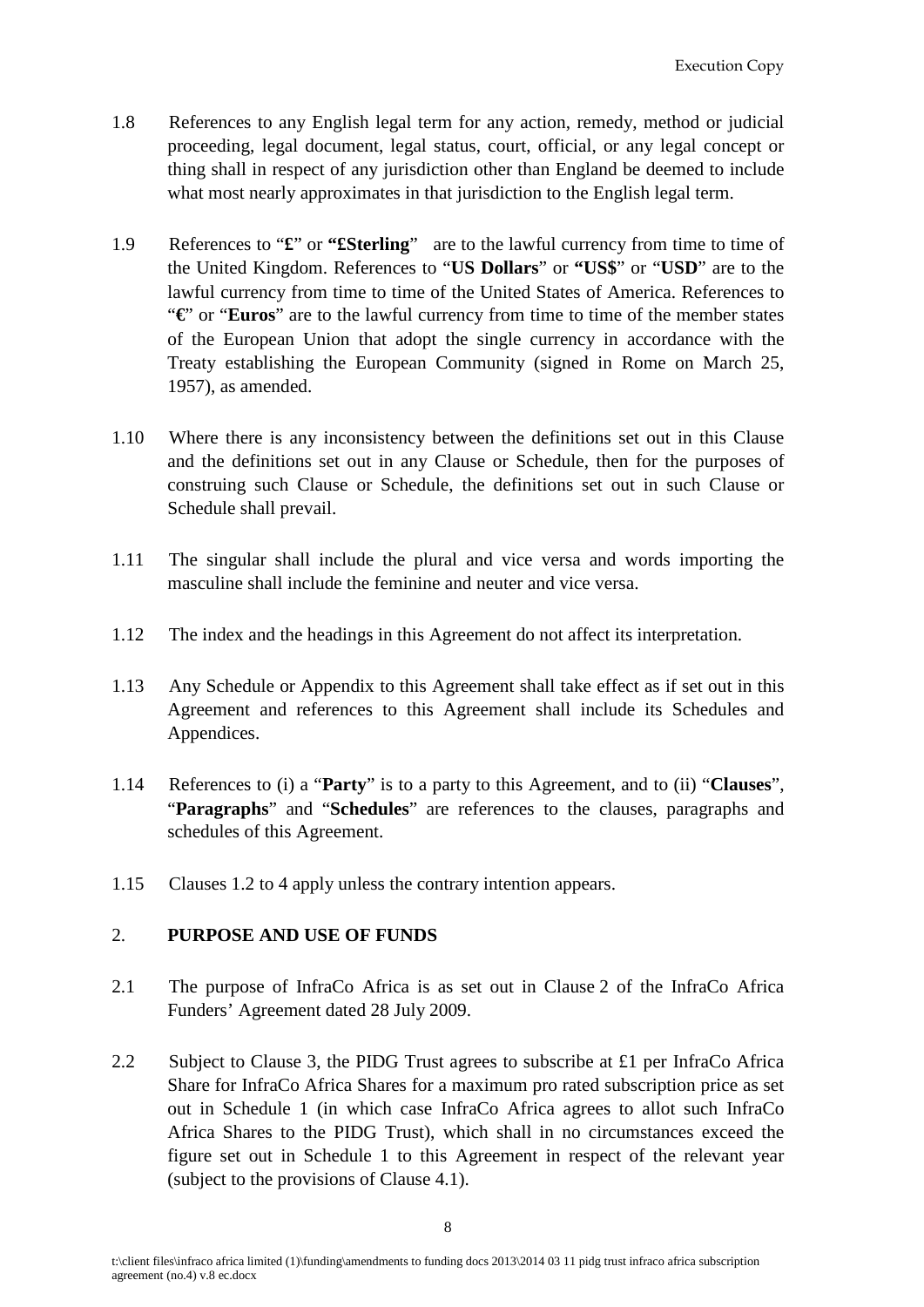- 2.3 Subject to Clause 2.4 below, the consideration received by InfraCo Africa pursuant to Clause 2.2 shall be used exclusively by InfraCo Africa (i) for the purpose set out in Clause [2.1,](#page-9-1) (ii) the Funding Instruments and (iii) as working capital in connection therewith in accordance with the relevant Subscription Request.
- 2.4 In respect of the Subscriptions of EUR 6.9 million made on 6 March 2012 and EUR 3.1 million made on 18 April 2012, the consideration received by InfraCo Africa shall be used exclusively for the purposes set out in the 2011 DGIS Grant Arrangement (as described in Clause 1.1.1 of this Agreement).

#### <span id="page-10-0"></span>3. **CONDITIONS PRECEDENT AND SUBSEQUENT TO SUBSCRIPTION**

- 3.1 The obligations of the PIDG Trust in respect of each Subscription are conditional on each of the following being fulfilled to the PIDG Trust's satisfaction (in both form and content):
	- 3.1.1 there having been no breach of:
		- (a) any of the Warranties given by InfraCo Africa hereunder;
		- (b) any provision of the InfraCo Africa Operating Policies and Procedures (unless waived or approved in advance in writing by each of the InfraCo Africa Donors); or
		- (c) any provision of the PIDG Operating Policies and Procedures (unless waived or approved in advance in writing by each of the InfraCo Africa Donors);
	- 3.1.2 there having been no breach of any provision of this Agreement, the InfraCo Africa Funders' Agreement dated 28 July 2009, any Developer Services Agreement including the New Services Agreement (save that in this regard, InfraCo Africa hereby represents and warrants to the PIDG Trust that there has been no breach of the New Services Agreement by InfraCo Africa (or, to the best of InfraCo Africa's knowledge, by eleQtra)) or any of the Funding Instruments and the Subscription shall not cause any such breach to occur;
	- 3.1.3 each of this Agreement, the InfraCo Africa Funders' Agreement dated 28 July 2009, the New Services Agreement and each of the Funding Instruments remains in full force and effect;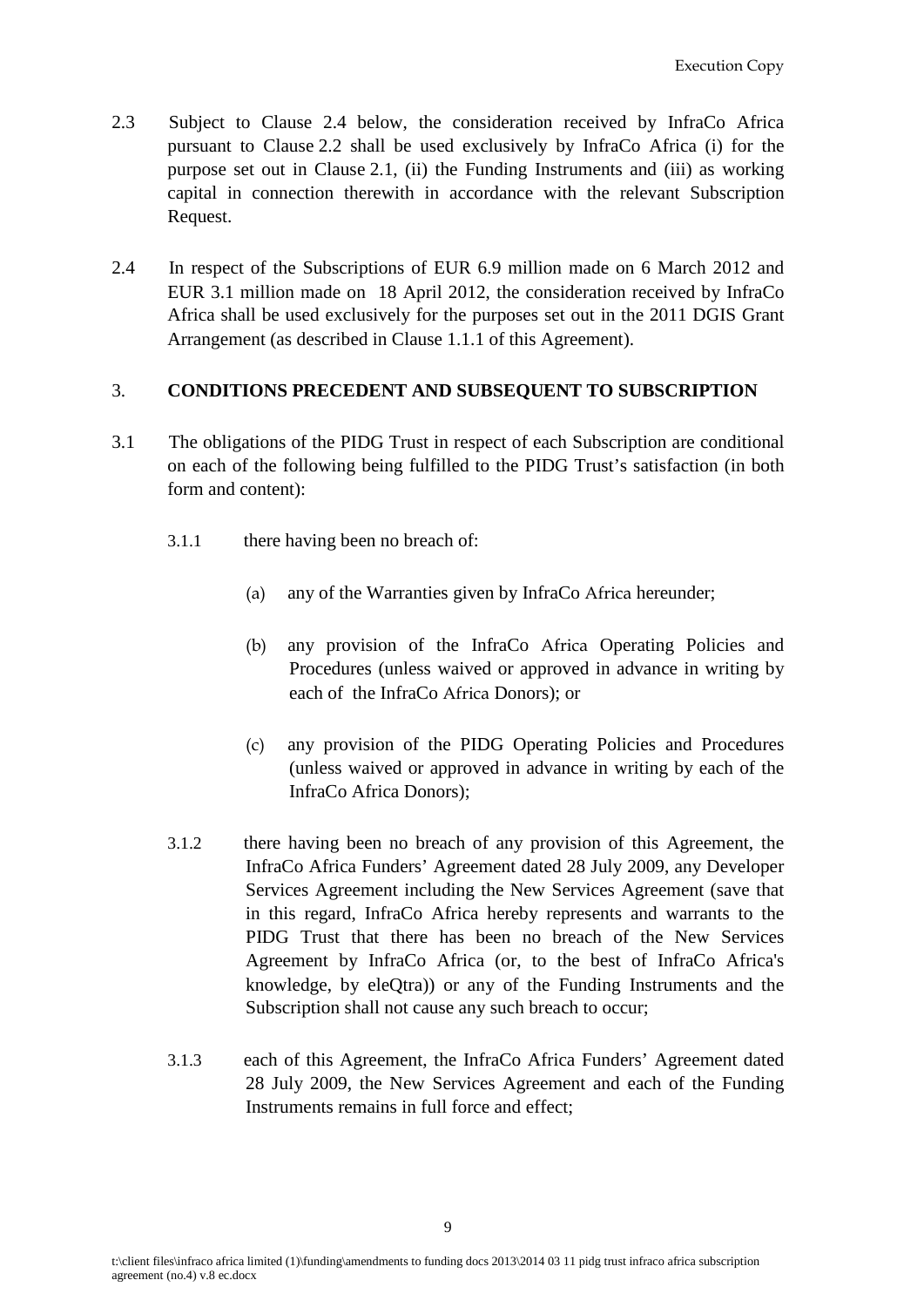- 3.1.4 receipt by the PIDG Trust of a needs letter (the "Needs Letter") in accordance with the requirements of the InfraCo Africa Funders' Agreement dated 28 July 2009;
- 3.1.5 receipt by the PIDG Trust of sufficient funds from the InfraCo Africa Donors under the relevant Funding Instruments to subscribe for the InfraCo Africa Shares as requested under the relevant Subscription Request;
- 3.1.6 the issue of such further InfraCo Africa Shares to the PIDG Trust pursuant to the terms hereof being approved (if necessary) (i) by the Board, and (ii) by ordinary resolution of Shareholders on the record as at the date thereof;
- 3.2 The PIDG Trust undertakes to confirm to InfraCo Africa in writing when the Conditions specified in Clause 3.1 have been fulfilled to its satisfaction.
- 3.3 The PIDG Trust may waive all or any of the Conditions in whole or in part at any time by notice in writing to InfraCo Africa. Any such waiver may be subject to further conditions.
- 3.4 Each of the Parties shall use all reasonable endeavours to assist in the fulfilment of the Conditions.
- 3.5 For the avoidance of doubt, the preceding conditions precedent are deemed to have been satisfied in relation to the Subscriptions of £11m made on 27 March 2012, the £ equivalent of EUR 1.8m made on 17 January 2012, EUR 6.9m made on 6 March 2012, EUR 3.1m made on 18 April 2012, and \$8m on 12 June 2012 respectively.
- 3.6 It will be a condition subsequent to the Subscription that the Trustees of the PIDG Trust and InfraCo Africa enter into the Amended and Restated InfraCo Africa Funders' Agreement by 31 March 2014. Each of the Parties shall use all reasonable endeavours to assist in the fulfilment of this condition subsequent and neither InfraCo Africa nor the PIDG Trust may unreasonably withhold or delay its agreement to or execution of the Amended and Restated InfraCo Africa Funders' Agreement in the format eventually proposed by the InfraCo Africa Donors.
- 3.7 In the event that the Amended and Restated InfraCo Africa Funders' Agreement is presented to InfraCo Africa by the InfraCo Africa Donors prior to 31 March 2014 but not executed by InfraCo Africa by 31 March 2014 (or such later date as may be notified by the InfraCo Africa Donors in the event that the Amended and Restated InfraCo Africa Funders Agreement is presented by the InfraCo Africa Donors after 31 March 2014), or in the event that InfraCo Africa breaches any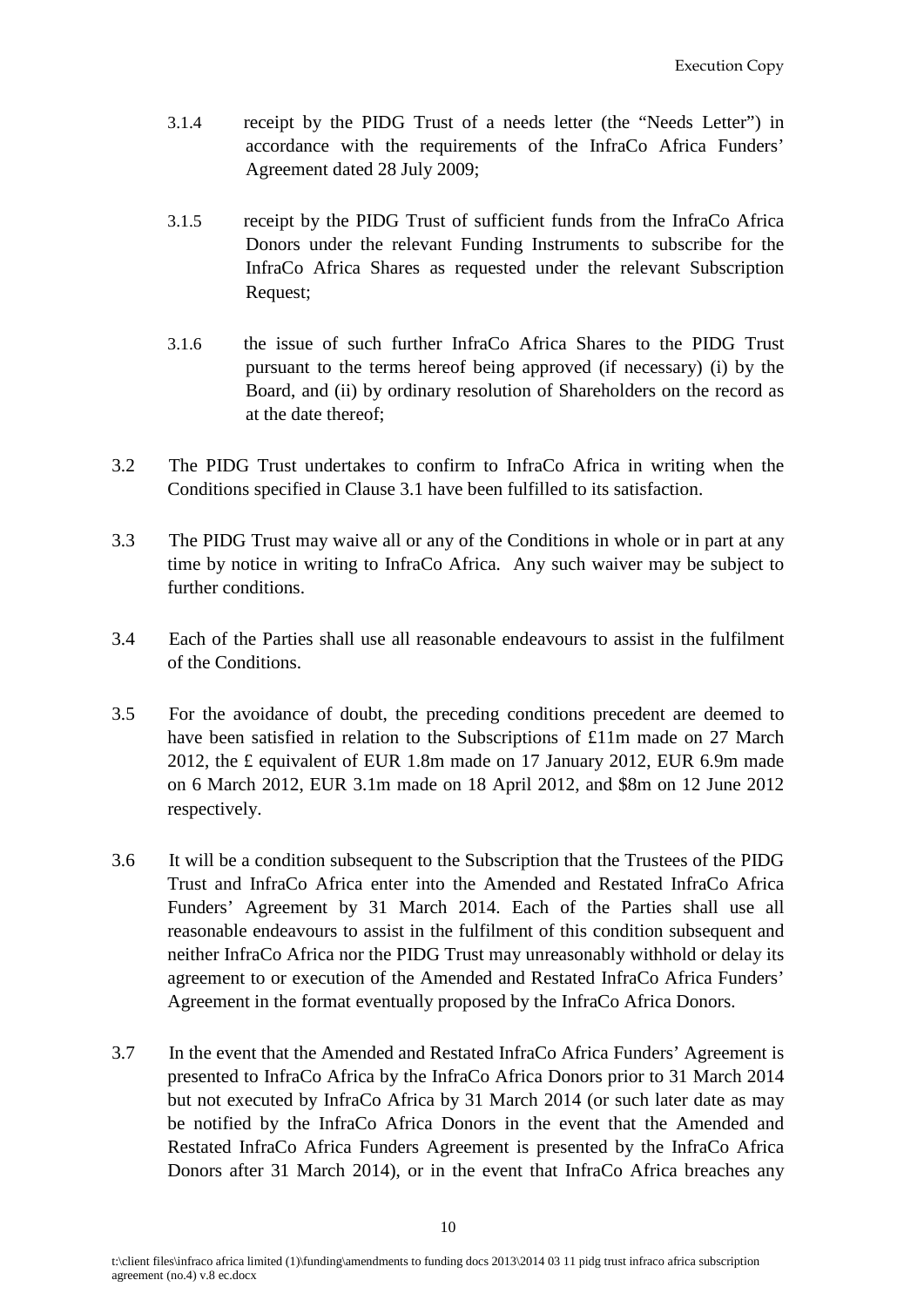term or condition of this Agreement, then notwithstanding any other right or remedy that may be available to the PIDG Trust, InfraCo Africa shall, forthwith upon PIDG Trust's first written demand, return to PIDG Trust such part of the Subscription Amount as may have been subscribed by PIDG Trust as has not yet been spent or committed by way of contract by InfraCo Africa as at the date of such written demand.

#### <span id="page-12-0"></span>4. **SUBSCRIPTION**

- 4.1 Subject to Clause 3.1, and in reliance on the warranties and other covenants and undertakings on the part of InfraCo Africa as set out in this Agreement, on receipt of a Subscription Request submitted to it by InfraCo Africa in accordance with Clause 4.2 the PIDG Trust shall, on the relevant Subscription Date subscribe at fully paid up nominal value for such number of InfraCo Africa Shares as are represented by the relevant Subscription Amount, (requested in US Dollars, Euros and/or £Sterling, as applicable, in the relevant Subscription Request and as calculated and allocated between the relevant currencies in consultation with the PIDG PMU and in accordance with Schedule 1 hereto and the provisions of the InfraCo Africa Funders' Agreement dated 28 July 2009) provided that the aggregate Subscription Amount under this Agreement shall not in any circumstances exceed the maximum subscription price referred to in Clause 2.2.
- 4.2 Following receipt of a Subscription Request, InfraCo Africa shall allot to the PIDG Trust as soon as possible after the relevant Subscription Date such amount of InfraCo Africa Shares as result from the conversion of the Subscription Amount from the currency specified in the Subscription Request to £Sterling as at the Current Exchange Rate on the date of receipt by InfraCo Africa of the Subscription Amount (if the Subscription Amount is not in £Sterling) PROVIDED THAT, subject to Clause 4.5 the sum of all Subscription Amounts for Subscription Requests issued in any calendar year shall not exceed the amounts listed in Schedule 1 as the Total Available Commitment for such year.
- 4.3 Subject to Clause 4.1, whenever InfraCo Africa desires the PIDG Trust to make a Subscription it shall deliver to the PIDG PMU a Subscription Request appropriately completed to be received by the PIDG PMU not later than 12.00 noon (London time) 15 Business Days prior to the proposed Subscription Date. Each Subscription Request shall attach copies of any documents required under this Agreement or the InfraCo Africa Funders' Agreement.
- 4.4 Subject to the terms of this Agreement, the PIDG Trust shall on the Subscription Date specified in the relevant Subscription Request pay the amount requested in full in cash in US Dollars, Euros or £Sterling, (as requested in the relevant Subscription Request,) to the credit of InfraCo Africa at such bank as InfraCo Africa shall designate in the Subscription Request (and cash shall include the electronic transfer of funds).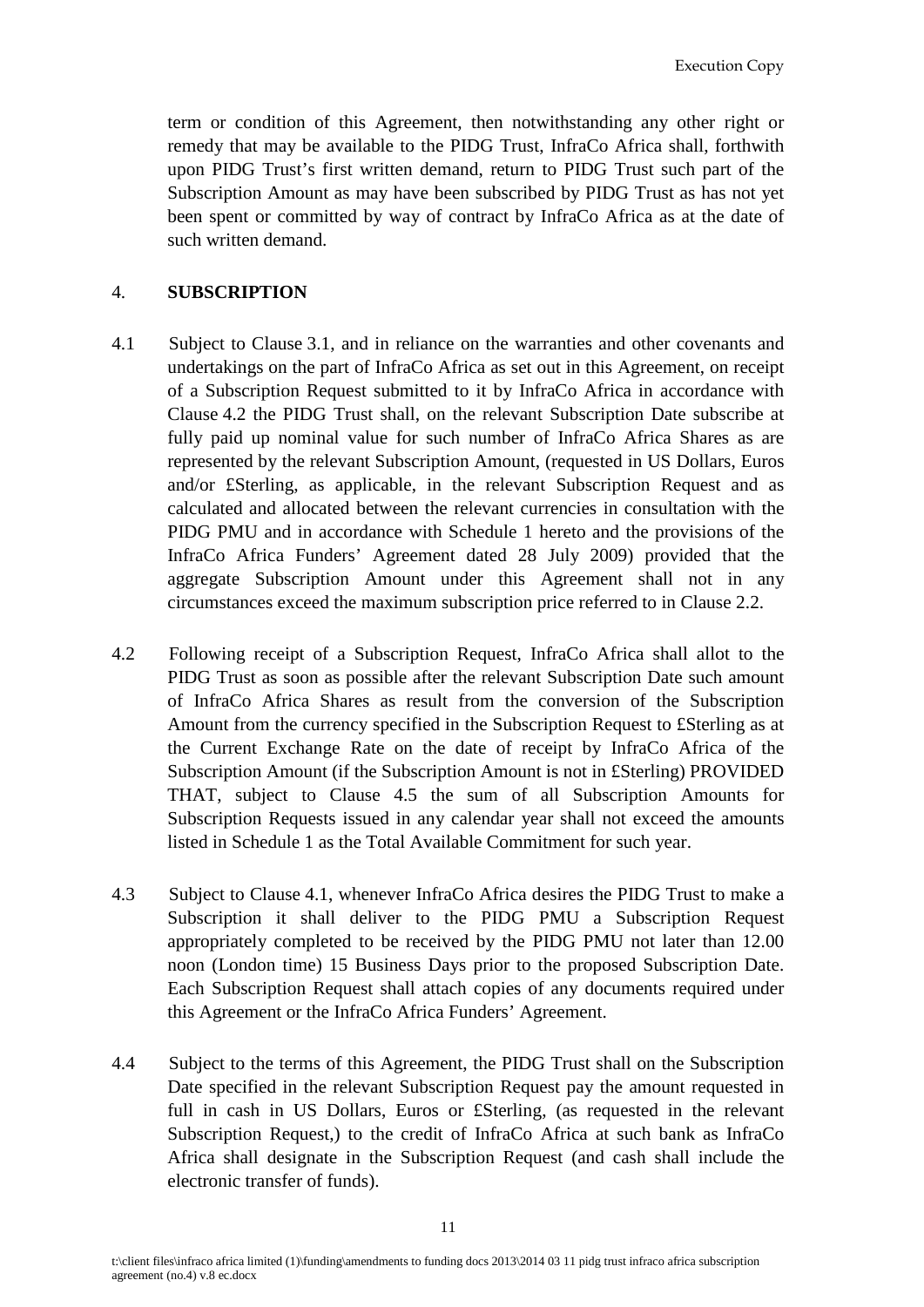- 4.5 In the event that the total of all Subscription Amounts requested in any calendar year is less than the Total Available Commitment for such calendar year, the Total Available Commitment for the following calendar year shall be increased by such difference, subject to the approval of the InfraCo Africa Donors.
- 4.6 InfraCo Africa shall not, unless otherwise agreed with the PIDG Trust, be entitled to serve a Subscription Request after 31 December 2016.

### <span id="page-13-0"></span>5. **WARRANTIES / UNDERTAKINGS**

- 5.1 The PIDG Trust warrants to InfraCo Africa and InfraCo Africa warrants to the PIDG Trust, that in each case:
	- 5.1.1 it has the requisite power and authority to enter into and perform this Agreement;
	- 5.1.2 this Agreement constitutes valid and legally binding obligations on it in accordance with its terms;
	- 5.1.3 compliance with the terms of this Agreement does not and will not conflict with or constitute a default under any provision of:
		- (a) any agreement or instrument to which it is a party; or
		- (b) its constitutional documents; or
		- (c) any order, judgment, injunction, or as far as it is aware any other restriction of any kind or character by which it is bound.
- 5.2 InfraCo Africa further warrants to the PIDG Trust on the date of this Agreement and on each Subscription Date that:
	- 5.2.1 it is a company duly incorporated under the laws of England and has the requisite power and authority to conduct its business as described in Clause [2.1](#page-9-1) of this Agreement;
	- 5.2.2 the particulars of InfraCo Africa set out in Schedule 2 (as amended from time to time with the consent of the PIDG Trust) are correct;
	- 5.2.3 except as referred to in this Agreement, the InfraCo Africa Funders' Agreement or as set out in the InfraCo Africa Constitution, no person has any right, contingent or otherwise, to subscribe for or otherwise to acquire any shares or other securities of InfraCo Africa.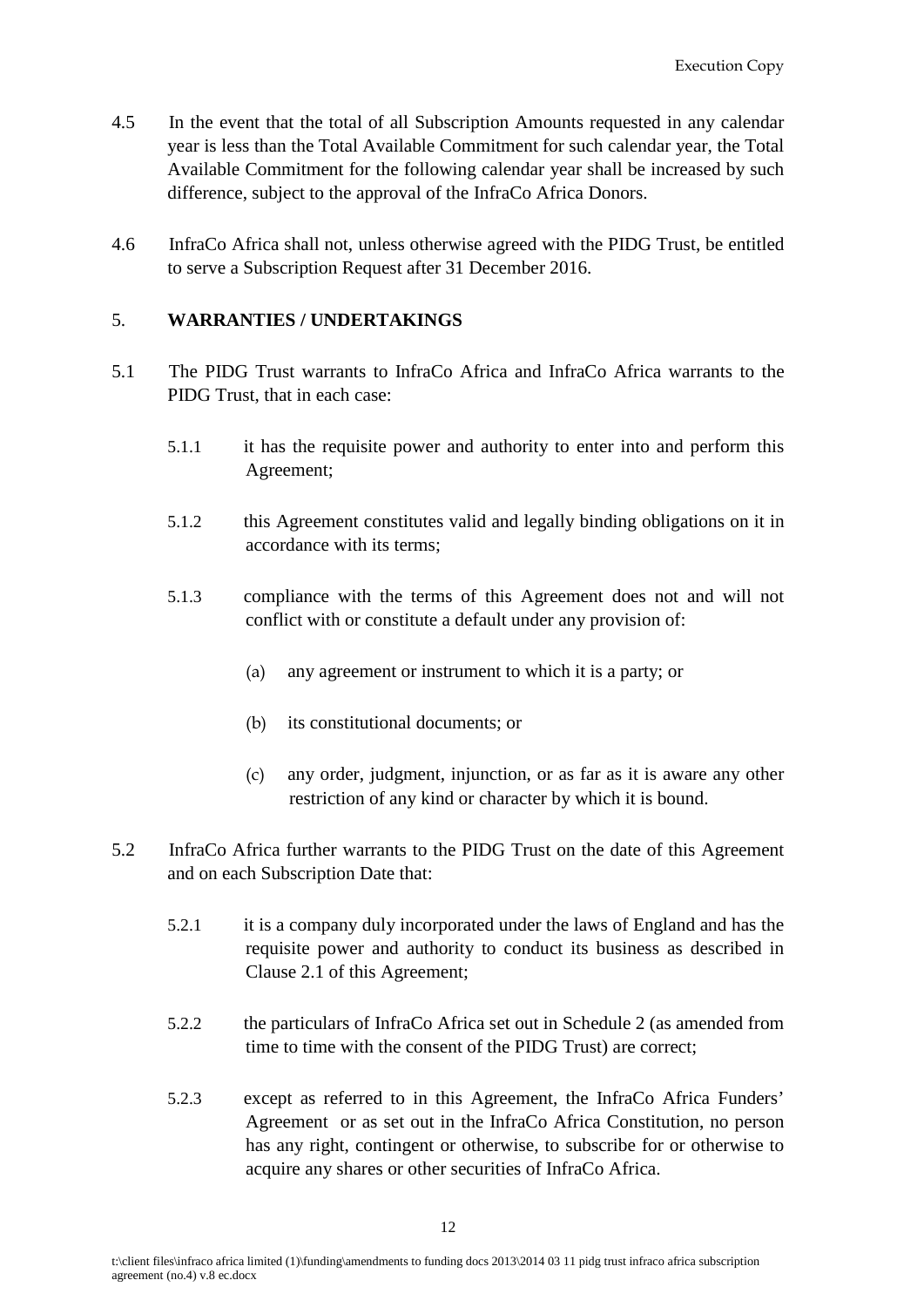- 5.2.4 neither the entry into this Agreement nor the compliance with its terms will conflict with or result in a breach of any of the terms, conditions or provisions of, or constitute a default or require any consent under, any indenture, mortgage, agreement or other instrument or arrangement to which InfraCo Africa is a party or by which it is bound, or violate any of the terms or provisions of the InfraCo Africa Constitution or any authorisation, judgment, decree or order or any law or other rule or regulation applicable to InfraCo Africa;
- 5.2.5 InfraCo Africa has the power to enter into, perform and deliver, and has taken all necessary action to authorise its entry into, performance and delivery of, this Agreement and the transactions contemplated hereby. All authorisations required to enable it lawfully to enter into, exercise its rights and comply with its obligations in this Agreement and to make it admissible in evidence in its jurisdiction of incorporation have been obtained and are in full force and effect;
- 5.2.6 in any proceedings taken in its jurisdiction of incorporation in relation to any of this Agreement, the choice of English law as the governing law of this Agreement and any award obtained in England in relation to this Agreement will be recognised and enforced;
- 5.2.7 InfraCo Africa is not in breach of or in default under any agreement to which it is a party or which is binding on it or any of its assets to an extent or in a manner which might result in a Material Adverse Effect;
- 5.2.8 all tax returns and reports of InfraCo Africa required by applicable law to be filed have been duly filed and all taxes, obligations, fees and other governmental charges upon InfraCo Africa, or its properties, or its income or assets, which are due and payable or to be withheld, have been paid or withheld, other than those presently payable without penalty or interest or with respect to which the failure to pay has not resulted in or may reasonably be not expected to result in a Material Adverse Effect;
- 5.2.9 InfraCo Africa is not engaged in nor, to the best of its knowledge after due enquiry, threatened by, any litigation, arbitration or administrative proceedings which, if determined in a manner adverse to InfraCo Africa by a final non-appealable judgment or decision of a court, arbitral tribunal or administrative or other body would result in or may reasonably be expected to result in a Material Adverse Effect;
- 5.2.10 to the best of its knowledge and belief after due enquiry, InfraCo Africa is not in violation of any applicable law or regulation which has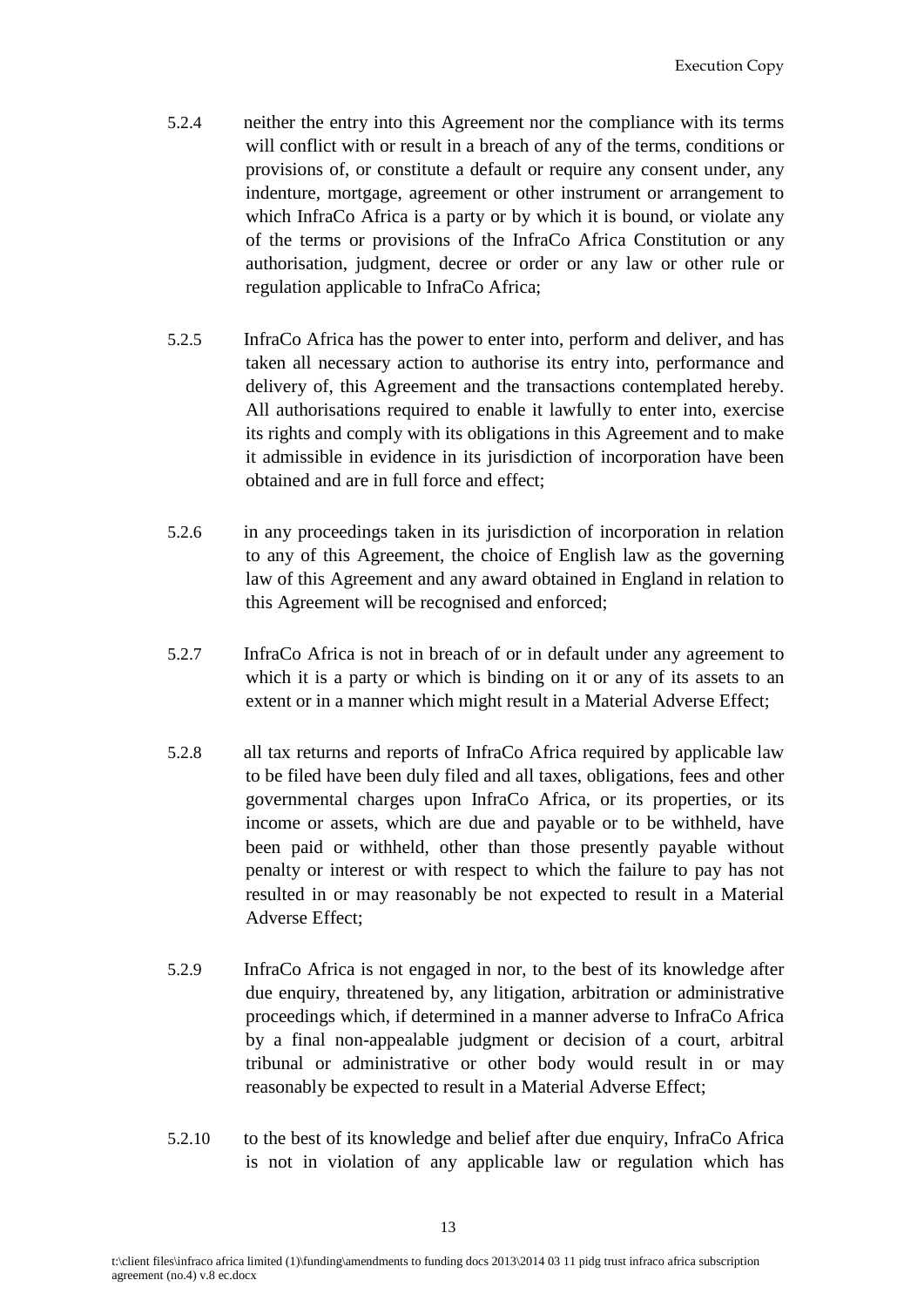resulted in or may reasonably be expected to result in a Material Adverse Effect;

- 5.2.11 under the laws of England it is not required that this Agreement be filed, recorded, or enrolled with any court or other authority in England or that any stamp, registration or similar tax be paid on or in relation to this Agreement or the transactions contemplated herein, save for the fact that registration would be required in order for the Agreement to be binding on third parties;
- 5.2.12 the Accounts of InfraCo Africa for the period to 31 December 2013 have been prepared with due care and attention, on bases consistent with those adopted in the preparation of previous accounts of InfraCo Africa and show with reasonable accuracy the state of affairs and financial position of InfraCo Africa.
- 5.3 InfraCo Africa hereby undertakes to the PIDG Trust that:
	- 5.3.1 it will at all times conduct its business in accordance with the InfraCo Africa Operating Policies and Procedures, the PIDG Code of Conduct and the PIDG Operating Policies and Procedures and comply with OECD Principles of Corporate Governance issued from time to time to the extent applicable for InfraCo Africa;
	- 5.3.2 it will procure that the audited financial statements it produces in respect of each Accounting Period are prepared in accordance with IFRS commencing with the Accounting Period ending 31 December 2014;
	- 5.3.3 it will not enter into any transaction with any person other than in the ordinary course of its business on the basis of arm's length arrangements;
	- 5.3.4 internal procedures and controls have been instituted for the purpose of preventing Developers (if any) and InfraCo Africa from becoming an instrument for money laundering, the financing of terrorist activities, fraud or other corrupt or illegal purposes or practices; and
	- 5.3.5 it will provide to the PIDG Trust the documentation and information (as set out in clause 8 (Reporting) in the Amended and Restated InfraCo Africa Funders' Agreement) and in the case of items 8.1 (iv) and (vi) therein (the PIDG Trust management accounts and audited accounts) provide such assistance to the PIDG Trust as is within InfraCo Africa's control.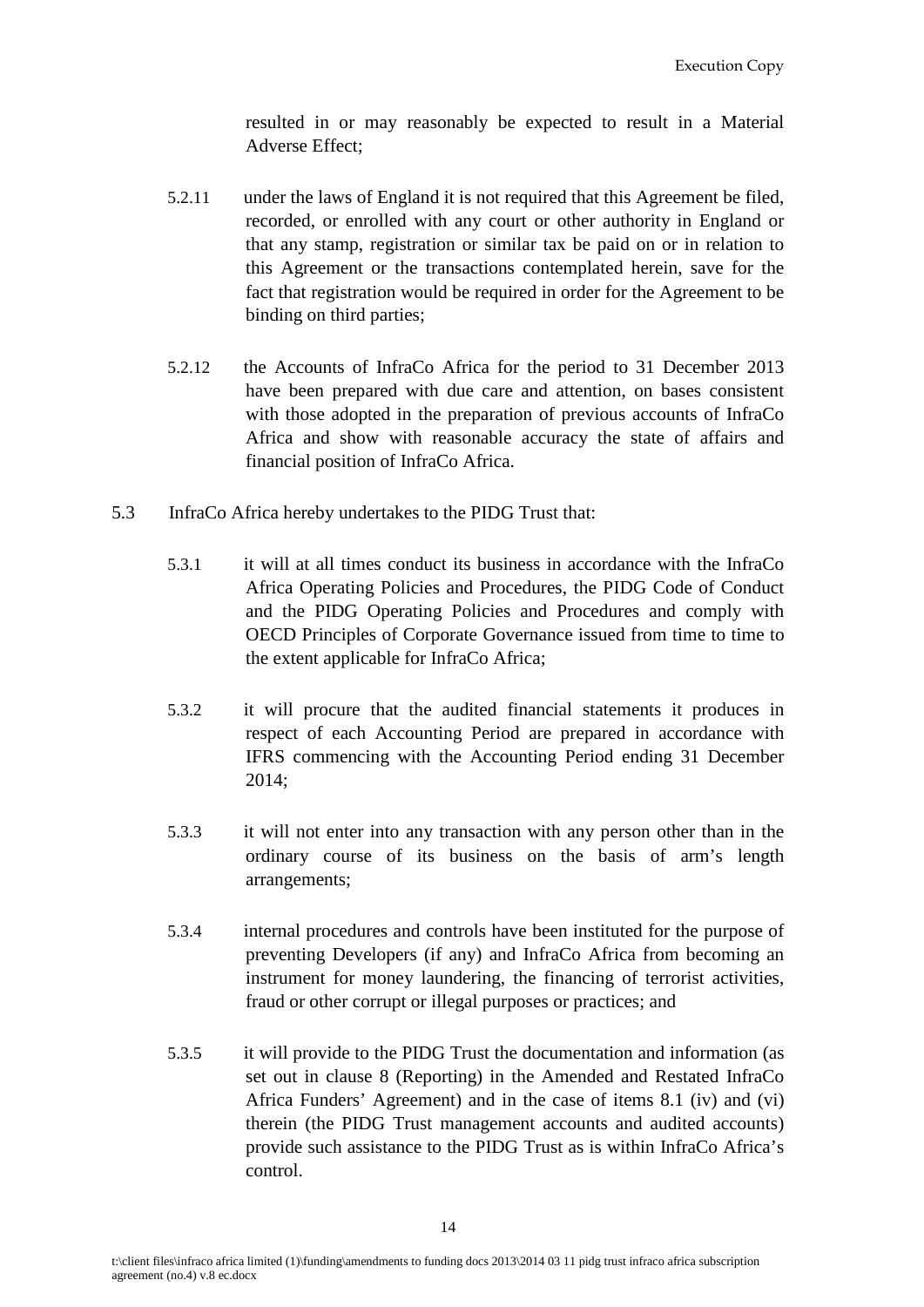- 5.4 Each of the Warranties set out in this Clause 5 is separate and independent.
- 5.5 In this Clause the following additional definitions and rules of interpretation apply:

**"Claim"** means a claim under the Warranties;

**"Substantiated Claim"** means a Claim in respect of which liability is admitted by the party against whom such Claim is brought or which has been adjudicated upon by an arbitrator(s) or a Court of competent jurisdiction and no right of appeal lies in respect of such adjudication or the parties are debarred by passage of time or otherwise from making appeal.

A Claim is **"connected"** with another Claim or Substantiated Claim if they all arise out of the occurrence of the same event or relate to the same subject matter.

- 5.5.1 This Clause limits the liability of each Party in relation to any Claim.
- 5.5.2 The liability of each Party for all Substantiated Claims against it, when taken together, will not exceed such sum as has actually been subscribed by the PIDG Trust for InfraCo Africa Shares pursuant to this Agreement, and no Party shall be entitled to recover damages or otherwise obtain reimbursement or restitution more than once in respect of the same loss.
- <span id="page-16-0"></span>5.5.3 No Party will be liable for a Claim unless:
	- (a) the amount of a Substantiated Claim, or of a series of connected Substantiated Claims of which that Substantiated Claim is one, exceeds ten thousand pounds sterling (£10,000);
	- (b) the amount of all Substantiated Claims that are not excluded under Clause 5.5.[3\(a\)](#page-16-0) when taken together exceeds fifty thousand pounds sterling (£50,000) in which case, the whole amount (and not just the amount by which the limit in this sub-clause is exceeded) is recoverable.
- 5.5.4 No Party is liable for any Claim to the extent that the Claim relates to any matter specifically and fully provided for in the Accounts*.*
- 5.5.5 No Party is liable for a Claim unless the Party making the Claim has given notice in writing of the Claim to the Party against which the Claim is made, specifying in reasonable detail the nature of the Claim and the amount claimed, within the period of (as the case may be) one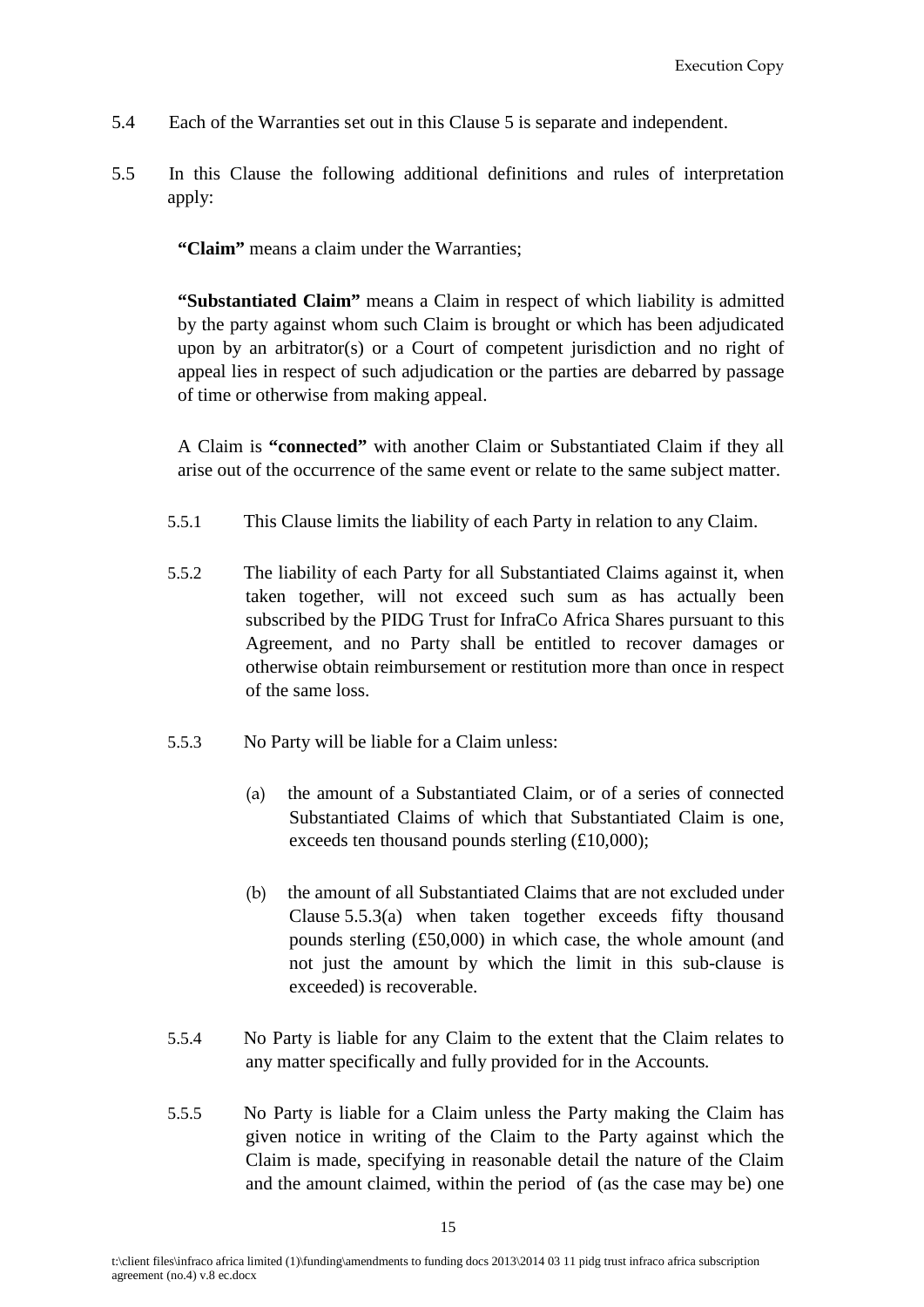(1) year beginning with the date of this Agreement or, in respect of any Warranty given by InfraCo Africa to the PIDG Trust pursuant to this Agreement one (1) year beginning with the date of each Subscription by the PIDG Trust hereunder.

5.5.6 Nothing in this Clause applies to a Claim that arises or is delayed as a result of dishonesty, fraud or wilful concealment by a Party against whom the Claim is made or by its agents or advisers.

### <span id="page-17-0"></span>6. **COMPLETION**

- 6.1 Subject to Clause 4, completion of each Subscription shall take place on the Subscription Date set out in the relevant Subscription Request at such time and place as the Parties shall agree.
- 6.2 At completion of each Subscription, InfraCo Africa shall procure that meetings of the Board (and, if necessary, of the Shareholders) are held or written resolutions passed at/by which it is resolved that subject to receipt of the subscription moneys by InfraCo Africa:
	- 6.2.1 the PIDG Trust shall be allotted the number of InfraCo Africa Shares set out in the relevant Subscription Request;
	- 6.2.2 the PIDG Trust shall be entered in the register of members of InfraCo Africa as the holders of such InfraCo Africa Shares allotted to it and share certificates shall be issued accordingly.
- 6.3 Following completion of the matters referred to in Clause 6.2:
	- 6.3.1 the PIDG Trust shall pay InfraCo Africa in full for the InfraCo Africa Shares allotted to it in immediately available funds in accordance with Clause 4.2; and
	- 6.3.2 a certificate for the InfraCo Africa Shares allotted shall be delivered to the PIDG Trust.

# <span id="page-17-1"></span>7. **CONFIDENTIALITY**

7.1 Subject to Clause 7.2, the PIDG Trust undertakes to InfraCo Africa and the PIDG Trust shall procure that the InfraCo Africa Donors shall undertake to InfraCo Africa that they shall keep confidential all information of a secret or confidential nature received by them relating to InfraCo Africa (it being understood that this Agreement, the Funding Instruments, and the InfraCo Africa Funders' Agreement dated 28 July 2009 shall not be confidential).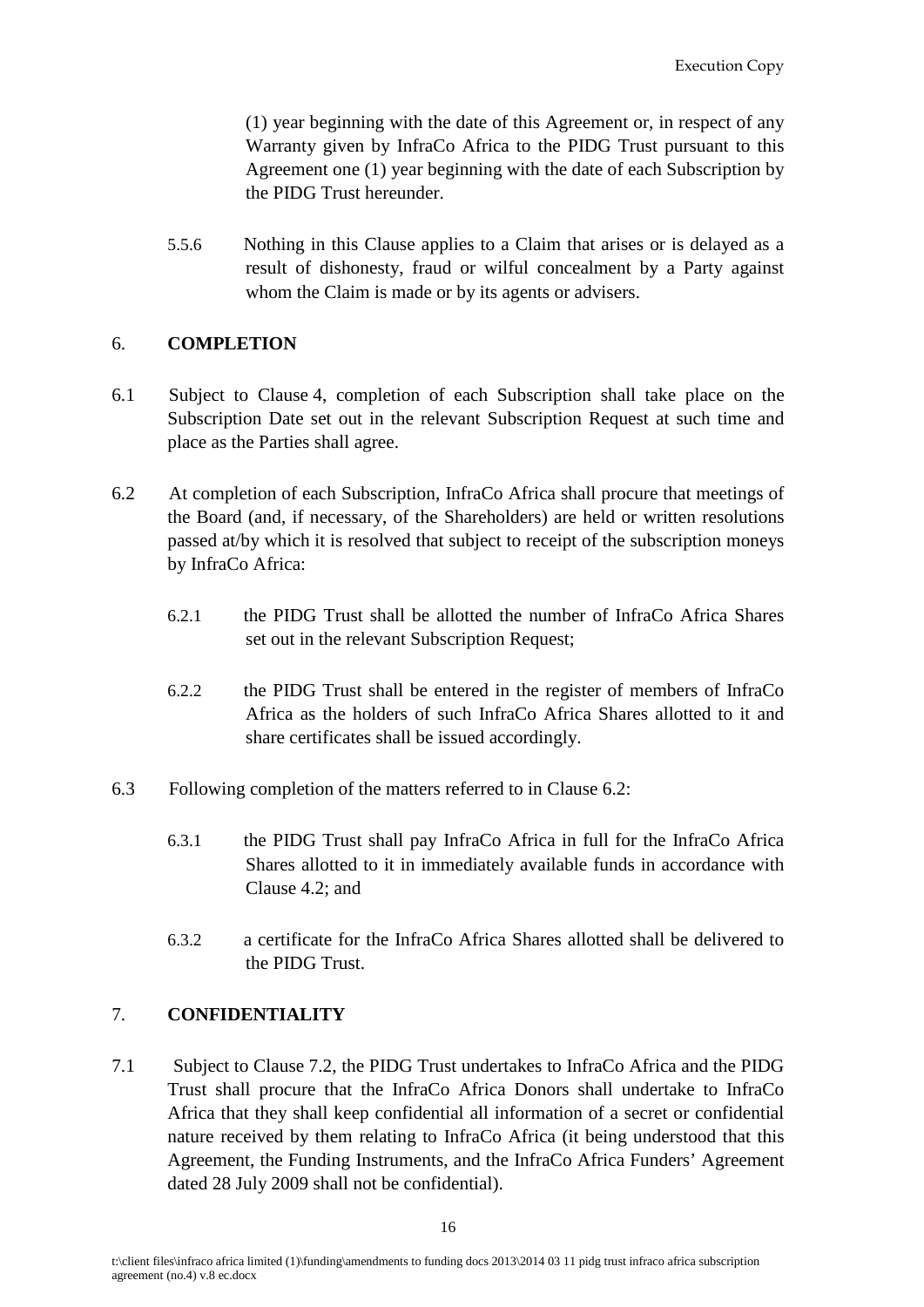- 7.2 Clause 7.1 does not apply to the disclosure of information:
	- 7.2.1 pursuant to PIDG Disclosure Policy and Procedures;
	- 7.2.2 to the extent that such information comes into the public domain (other than through a breach of this Clause 7) or as required by law (including the UK Freedom of Information Act 2000) or by any court or any other regulatory body; or
	- 7.2.3 to any of the PIDG Trust's trustees, officers and employees and its and their professional advisers provided that such disclosure is made on the basis that the information is treated as confidential by the recipient and used by him only for the purpose for which it was disclosed.

### <span id="page-18-0"></span>8. **DISPUTES**

- 8.1 **Governing Law:** This Agreement is governed by, and all disputes, claims, controversies, or disagreements of whatever nature arising out of or in connection with this Agreement, including any question regarding its existence, validity, termination or enforceability (a "**Dispute**") shall be resolved in accordance with the laws of England.
- <span id="page-18-1"></span>8.2 **Amicable Settlement:** If any Dispute arises between any of the Parties, they shall use all reasonable endeavours to resolve the matter amicably. If one Party gives any other Party notice that a material Dispute has arisen and the Parties are unable to resolve such Dispute within thirty (30) days of service of such notice, then such Dispute shall be referred to the respective chairmen or chief executives or their equivalents of the Parties in dispute. No Party shall resort to arbitration against any other Party under this Agreement until at least thirty (30) days after such referral. This shall not affect a Party's right, where appropriate, to seek interim relief.
- <span id="page-18-2"></span>8.3 **Arbitration:** All Disputes which are unresolved by the chairmen or chief executives or their equivalents pursuant to Clause [8.2,](#page-18-1) shall be referred to and finally resolved by arbitration under the London Court of International Arbitration ("LCIA") Rules, which Rules are deemed to be incorporated herein.
- 8.4 **Constitution and Language:** Arbitration under the LCIA Rules shall consist of one arbitrator who shall be either a barrister or a solicitor admitted to practice in England and Wales for at least fifteen (15) years. The parties to an arbitration under this Agreement shall attempt to agree the arbitrator within twenty (20) days of the commencement of the arbitration. Failing such agreement the sole arbitrator shall be appointed by the LCIA Court. The seat of the arbitration shall always be, and all arbitration proceedings shall be in London, England (though if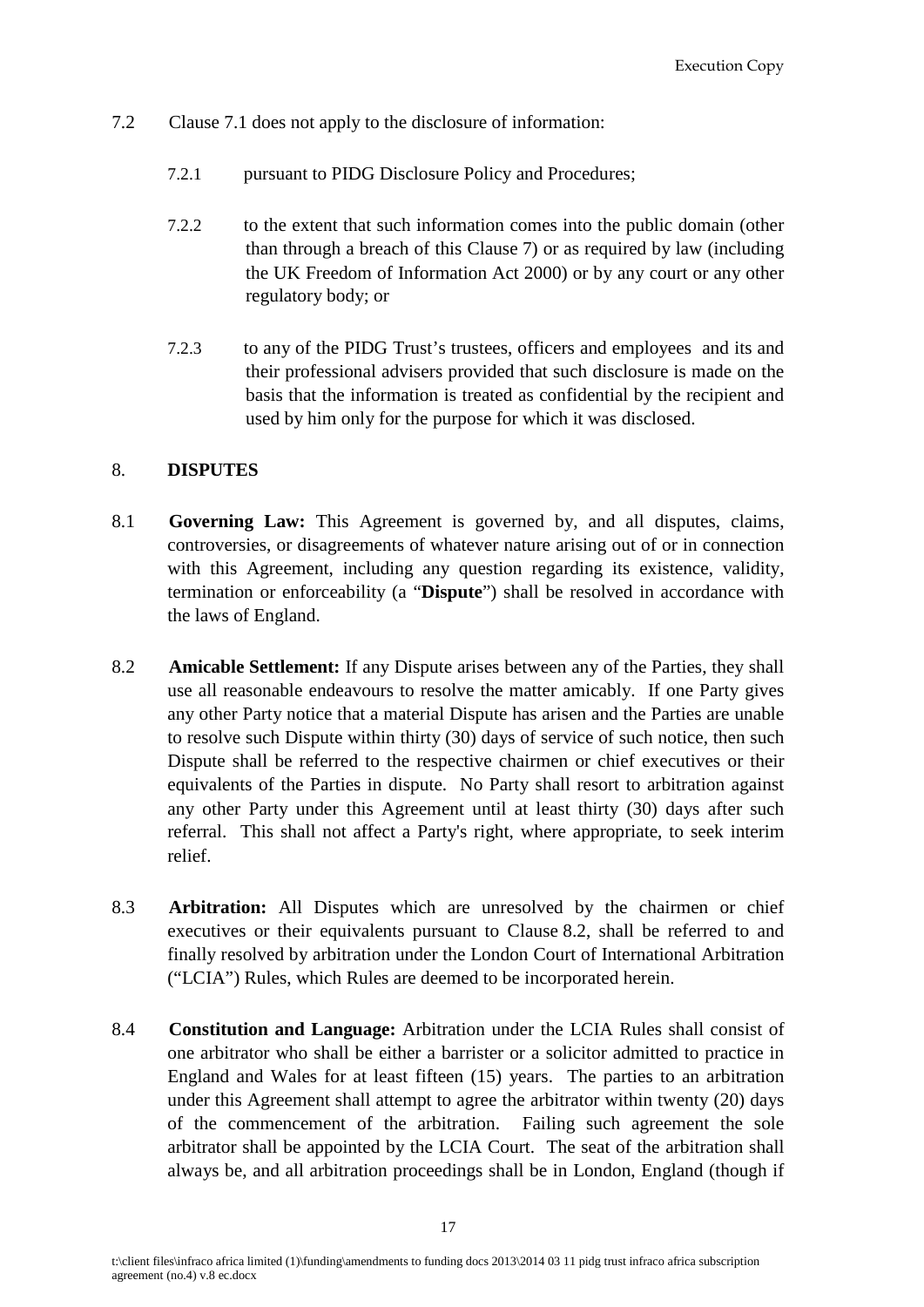the parties to an arbitration agree, any arbitration proceeding may be held in such other venue as may be mutually convenient). The language of the arbitration shall be English.

- 8.5 **Appeals:** None of the Parties shall make an application pursuant to Sections 45 or 69 of the Arbitration Act 1996. The decision of the arbitrator shall be final and binding and non-appealable.
- 8.6 **Aid to Arbitration:** All Parties irrevocably submit to the non-exclusive jurisdiction of the courts of England to support and assist the arbitration process pursuant to Clause [8.3](#page-18-2) including, if necessary, the grant of interlocutory relief pending the outcome of that process.
- 8.7 **Agent:** Each Party not resident in the United Kingdom hereby appoints the party set out against its name below as its agent for the service of process in England for any Dispute, service upon whom shall be deemed completed whether or not forwarded to or received by the relevant appointer:

### **The PIDG Trust**

c/o SG Hambros Trust Company Limited Norfolk House 31 St James's Square London, SW1Y 4JR United Kingdom For the attention of: Rachel Iles

### <span id="page-19-0"></span>9. **NOTICES**

- 9.1 Without prejudice to the provisions of clause 8.7 above, all notices or other communications to be given under this Agreement shall be made in writing and by letter or facsimile transmission (save as otherwise stated) and shall be deemed to be duly given or made when delivered (in the case of personal delivery), when despatched (in the case of facsimile transmission, provided that the sender has received a receipt indicating proper transmission and a hard copy of such notice or communication is forthwith sent by prepaid post to the relevant address set out below) or ten days after being despatched in the post, postage prepaid, by the quickest mail available and by registered mail if available (in the case of a letter) to such Party at its address or facsimile number specified in Clause [9.2,](#page-19-1) or at such other address or facsimile number as such Party may hereafter specify for such purpose to the others by notice in writing.
- <span id="page-19-1"></span>9.2 The addresses referred to in Clause 9.1 are: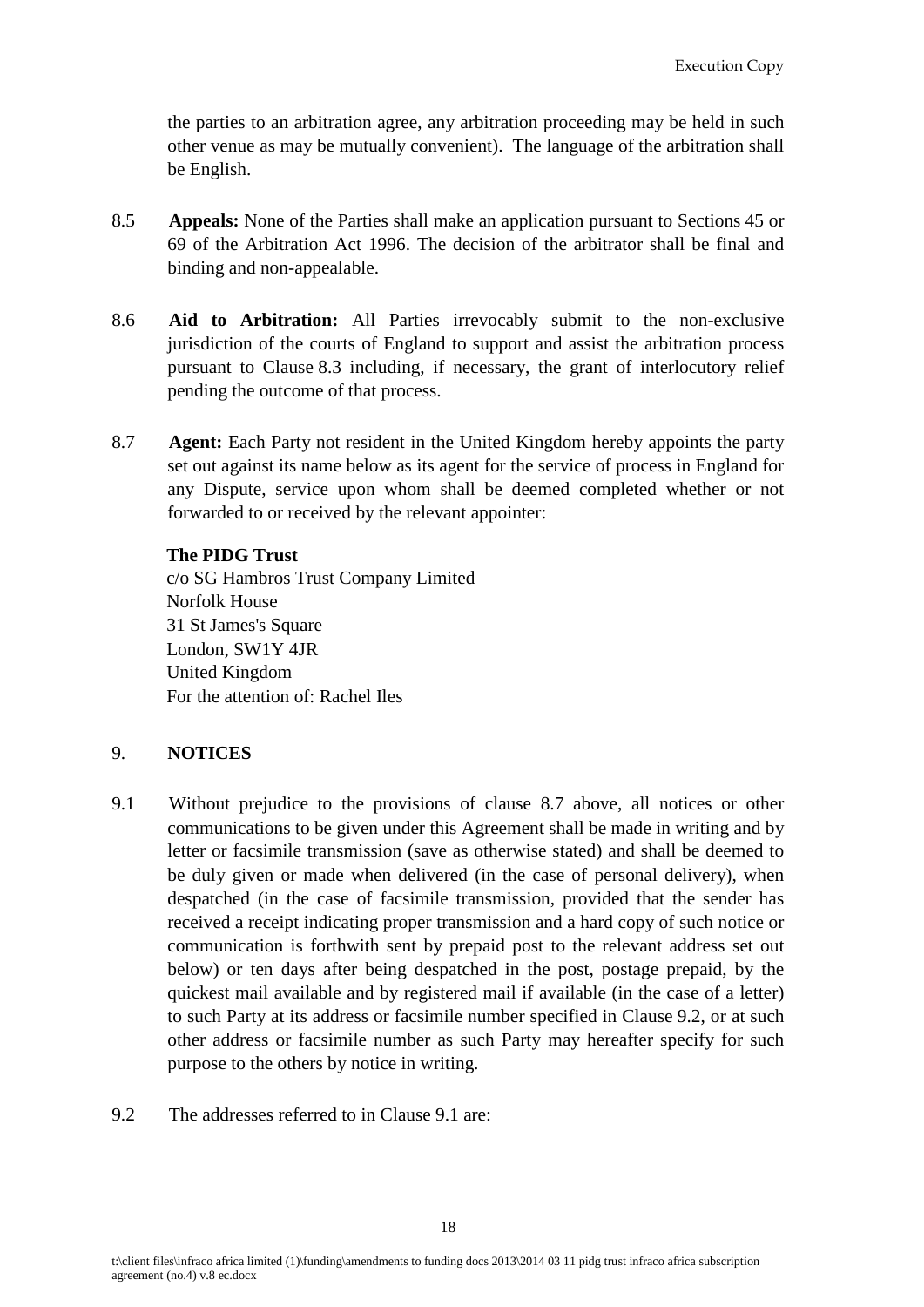# 9.2.1 **InfraCo Africa**:

The Dutch House, 4th Floor, 307-308 High Holborn, London, WC1V 7LL, United Kingdom

Facsimile number: +44 (0) 203 727 0750 F.A.O. Executive Director, InfraCo Africa Ltd

# 9.2.2 **The PIDG Trust:**

c/o SG Hambros Trust Company Ltd Norfolk House 31 St James's Square London, SW1Y 4JR United Kingdom

Facsimile Number: +44 (0)20 7597 3061 F.A.O. Rachel Iles

9.3 A notice or other communication received on a day other than a Business Day, or after business hours, in the place of receipt shall be deemed to be given on the next following Business Day in such place.

### <span id="page-20-0"></span>10. **GENERAL**

- 10.1 Each of the Parties shall, to the extent permitted by law, from time to time do or procure all things as may be required to give effect to this Agreement and to all other agreements referred to in this Agreement (including any novation agreement), including, without limitation, the execution of all deeds and documents, procuring the convening of all meetings, the giving of all necessary waivers and consents, the passing of all resolutions and otherwise exercising all powers and rights available to them to ensure that the Shareholders and any Directors of InfraCo Africa appointed by them (or their alternates) give effect to the terms of this Agreement.
- 10.2 No party shall make or permit any person connected with it to make any announcement concerning this Agreement or any ancillary matter before, on or after the date of this Agreement except as required by law or any regulatory body.
- 10.3 The Parties shall each bear their own costs and expenses incurred in relation to the preparation, negotiation and execution of this Agreement and all ancillary matters.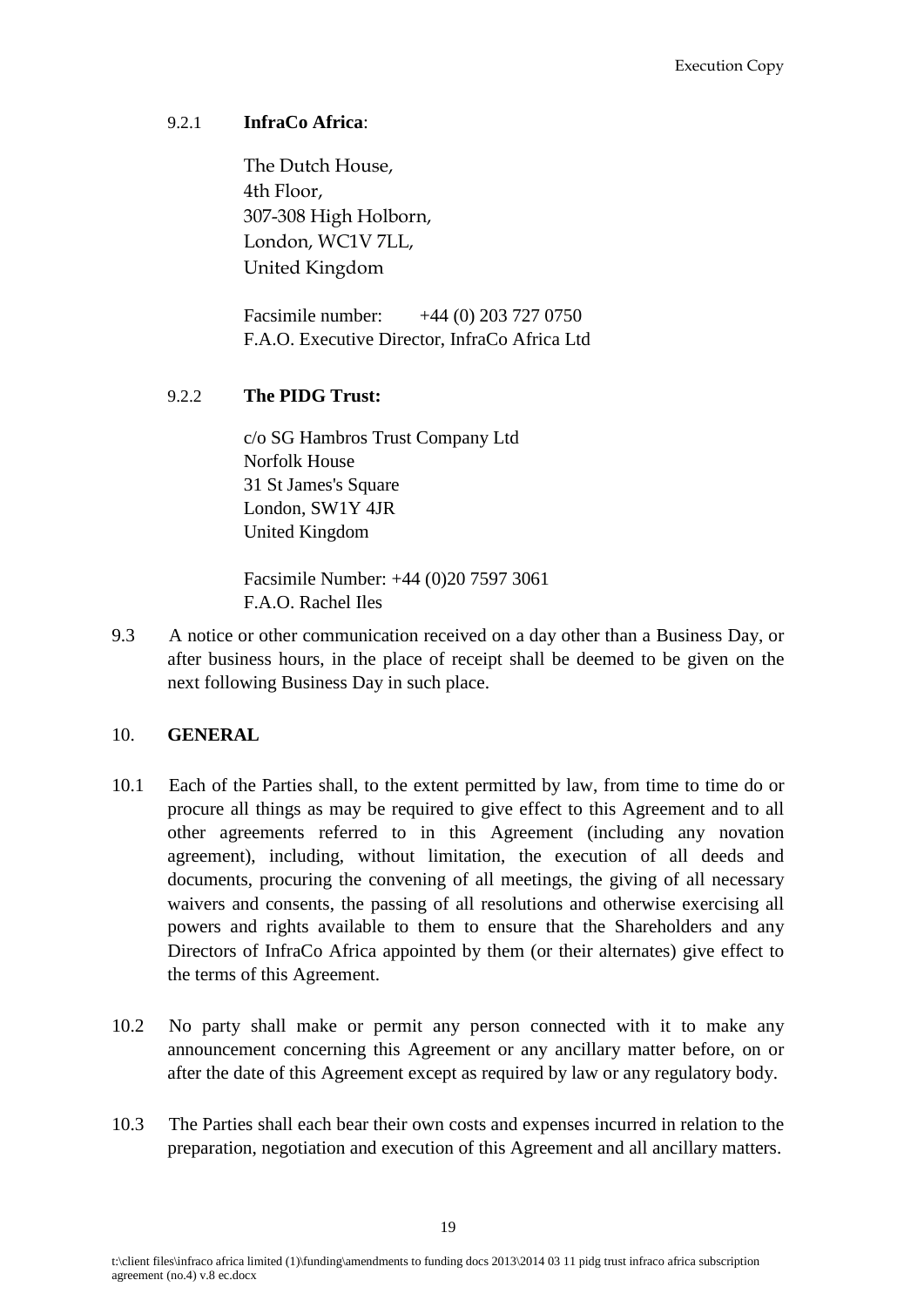- 10.4 This Agreement and the documents referred to in it contain the whole agreement between the Parties relating to the transactions contemplated by this Agreement and supersede all previous agreements between the Parties relating to these transactions.
- 10.5 This Agreement may be executed in any number of counterparts, all of which taken together shall constitute one and the same agreement, and any Party may enter into this Agreement by executing a counterpart.
- 10.6 No amendment or variation of this Agreement or any provision of this Agreement shall be effective unless it is in writing and duly executed by or on behalf of all the Parties.
- 10.7 None of the rights or obligations under this Agreement may be assigned or transferred without each Party's prior written consent.
- 10.8 Any Party may release or compromise in whole or in part any liability of the other Parties under this Agreement or grant any of them any time or other indulgence, but any such action shall not affect any other liability of such other Parties hereunder.
- 10.9 Nothing in this Agreement shall be deemed to constitute a partnership between the Parties nor constitute any Party the agent of any other Party for any purpose.
- 10.10 The provisions contained in each Clause of this Agreement shall be enforceable independently of each of the others and their validity shall not be affected if any of the others is invalid; if any provision is void but would be valid if some part of it were deleted, the provision shall apply with such modification as may be necessary to make it valid.
- 10.11 In giving any opinion, approval, consent or waiver or refusing any opinion, approval, consent or waiver under this Agreement, the PIDG Trust may act entirely at its discretion except where explicitly stated otherwise in this Agreement.
- 10.12 Time is not of the essence in relation to any obligations under this Agreement unless:
	- 10.12.1 time is expressly stated to be of the essence in relation to that obligation;
	- 10.12.2 one Party fails to perform an obligation by the time specified in this Agreement and the other Party serves a notice on the defaulting Party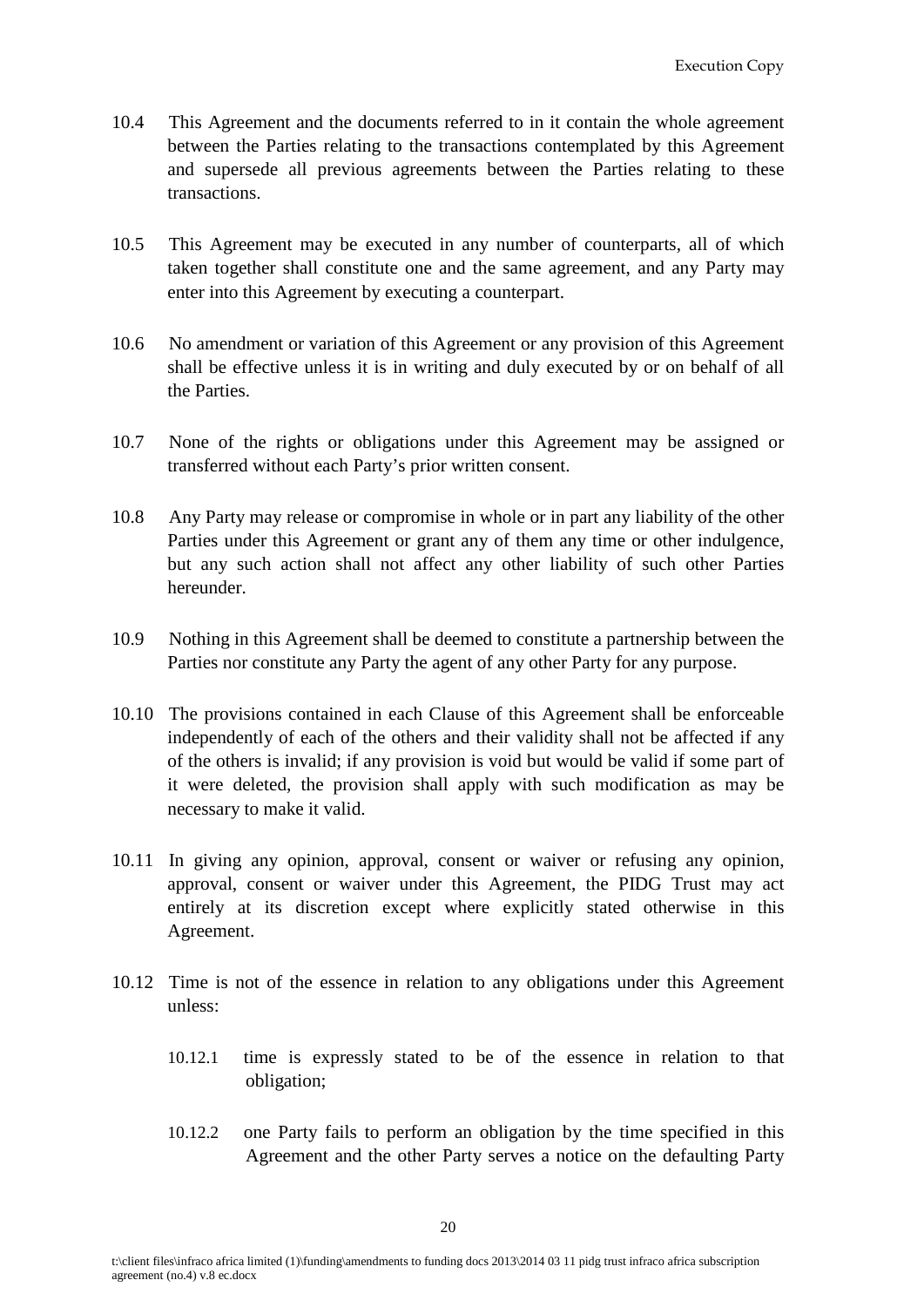requiring it to perform the obligation by a specified time and stating that time is of the essence in relation to that obligation.

- 10.13 The language of this Agreement is English and all notices, demands, requests, statements, certificates or other documents or communications shall be in English unless otherwise agreed in writing.
- 10.14 Save where expressly stated to the contrary, the Contracts (Rights of Third Parties) Act 1999 of England and Wales shall not apply to this Agreement.

**THIS AGREEMENT** has been signed by the Parties or their duly authorised representatives on the date which appears on the first page of this Agreement.

> ) ) ) ) ) ) ) ) )

**EXECUTED** by **AFRICA LIMITED** acting by the ) identified person(s) acting on the ) authority of the said company in ) accordance with the laws of England INFRACO ) )

**EXECUTED** by **THE PRIVATE**  ) **INFRASTRUCTURE DEVELOPMENT GROUP TRUST** ) acting by its trustees on the authority ) of the said trust in accordance with the ) laws of their respective jurisdictions of incorporation ) ) ) Name Title: Director

Name/Title (authorised signatory for **SG Hambros Trust Co. Ltd**)

Name/ Title: (authorised signatory for **Multiconsult Trustees Ltd**)

Name/ Title:

(authorised signatory for **Minimax Ltd**)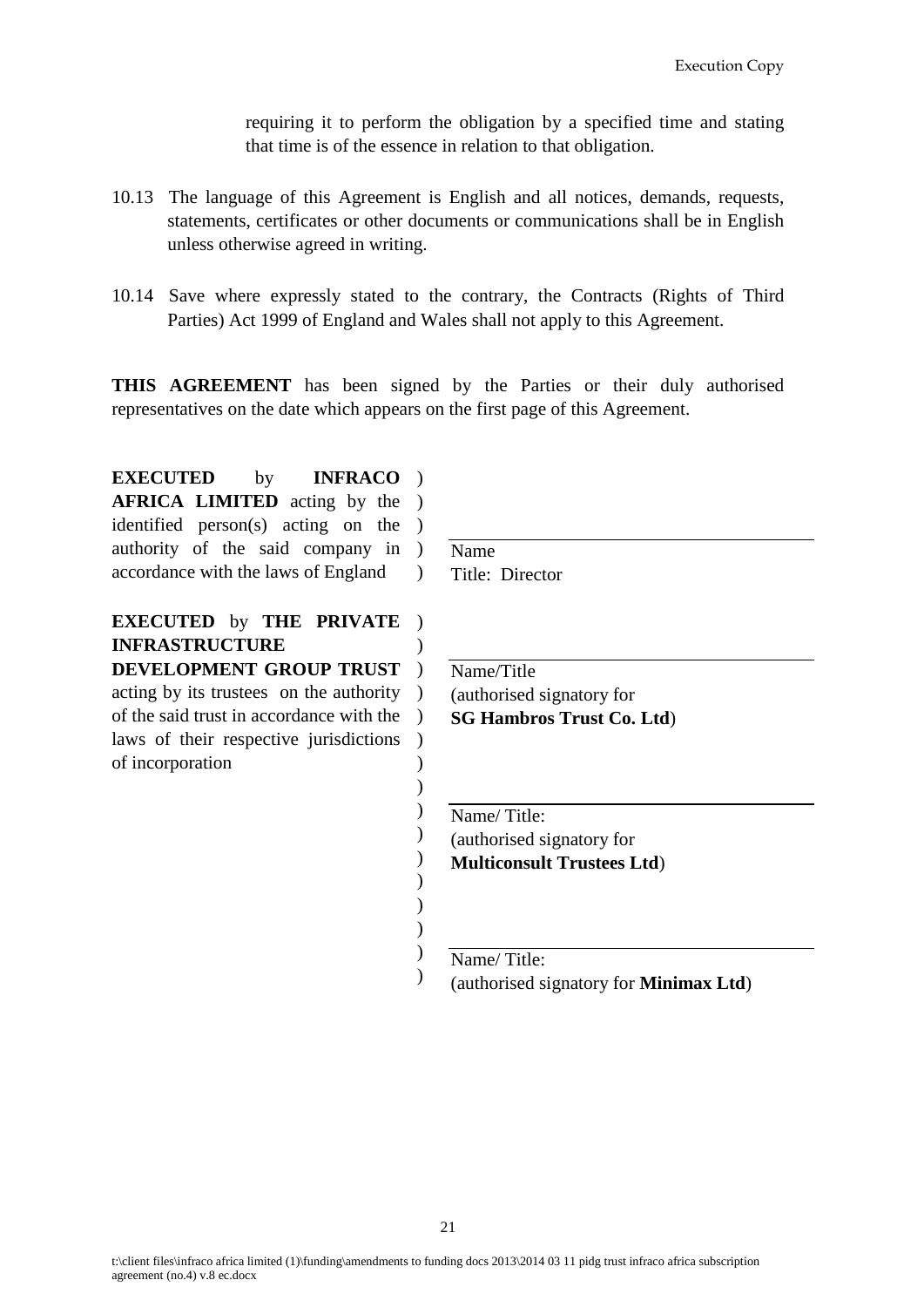#### **SCHEDULE 1**

#### **THE PIDG TRUST SUBSCRIPTION**

|                   | A                         | B                | C                                    | D               | E    |      |                       |
|-------------------|---------------------------|------------------|--------------------------------------|-----------------|------|------|-----------------------|
|                   | 2011                      | 2012             | 2013                                 | 2014            | 2015 | 2016 | <b>Total</b>          |
| <b>Total</b>      | $\bigoplus$ 1,800,000 $*$ |                  |                                      |                 |      |      | $\bigoplus$ 1,800,000 |
| <b>Available</b>  |                           | £11,000,000 $**$ |                                      |                 |      |      | £11,000,000           |
| <b>Commitment</b> |                           | $$8,060,500$ *** | $$11,500,000***$<br>$$16,111,000***$ | $$1,500,000***$ |      |      | \$37,171,500          |

\* Consists of EUR 10 Million from DGIS under the 2011 DGIS Grant Arrangement and EUR 1.8 Million from ADA under the Third ADA Grant Arrangement

<span id="page-23-0"></span>\*\* Under the Fourth DFID Grant Arrangement paid to InfraCo Africa on 27 March 2012

\*\*\* Consists of \$8,060,500 (£5 Million) already disbursed to InfraCo Africa on 12.06.2012) + \$16,111,000 (£10 Million) received by PIDG Trust in December 2012 under the Fourth DFID Grant Arrangement. DFID may disburse in US Dollars in accordance with the terms of the Fourth DFD Grant Arrangement

\*\*\*\* Under the 2012 SECO Grant Arrangement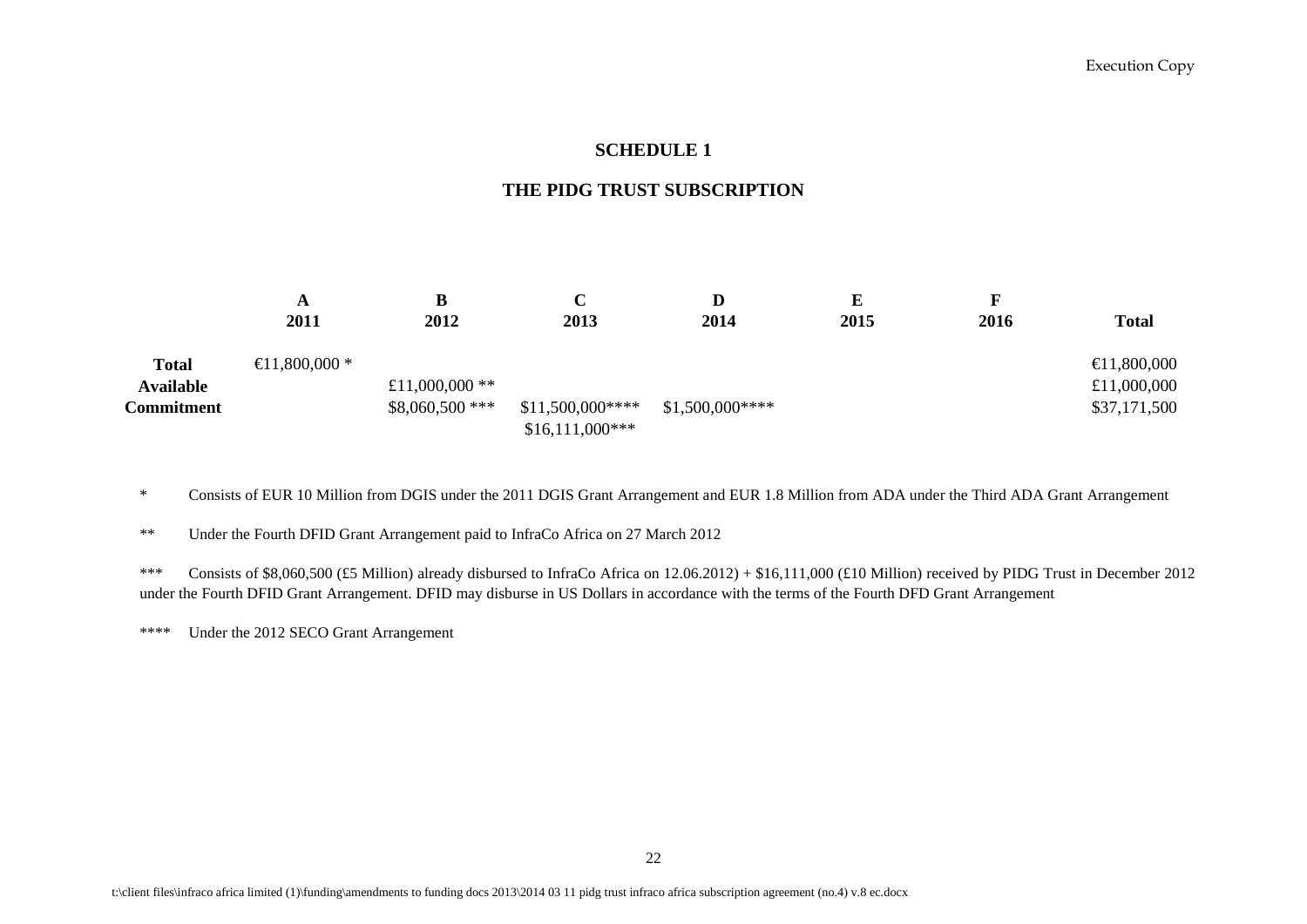#### **SCHEDULE 2**

# **PARTICULARS OF INFRACO AFRICA LIMITED**

# <span id="page-24-0"></span>**Share Capital:**

| Class                                                                                                                                                         | Ordinary shares of £1 each                                                                                    |  |  |  |  |
|---------------------------------------------------------------------------------------------------------------------------------------------------------------|---------------------------------------------------------------------------------------------------------------|--|--|--|--|
| <b>Issued</b>                                                                                                                                                 | 60,810,256                                                                                                    |  |  |  |  |
| <b>Shareholders:</b>                                                                                                                                          |                                                                                                               |  |  |  |  |
| Name                                                                                                                                                          | Number of InfraCo Africa Shares: 60,810,256                                                                   |  |  |  |  |
| SG Hambros Trust Company Ltd,<br>Multiconsult Trustees Ltd. and<br>Minimax Ltd as trustees of the<br>Private Infrastructure Development<br><b>Group Trust</b> |                                                                                                               |  |  |  |  |
| <b>Directors:</b>                                                                                                                                             | Keith Palmer, Valentine Chitalu, Katharine<br>Painter, Peter Barlow, Stephen West, Alex<br>Katon, Brian Count |  |  |  |  |
| <b>Secretary:</b>                                                                                                                                             | Jordans                                                                                                       |  |  |  |  |
| <b>Registered office:</b>                                                                                                                                     |                                                                                                               |  |  |  |  |
|                                                                                                                                                               |                                                                                                               |  |  |  |  |
|                                                                                                                                                               | The Dutch House,<br>$4th$ Floor,<br>307-308 High Holborn,<br>London, WC1V 7LL.                                |  |  |  |  |
| <b>Company number:</b>                                                                                                                                        | 05196897                                                                                                      |  |  |  |  |
| Date of incorporation:                                                                                                                                        | 4 August 2004                                                                                                 |  |  |  |  |
| <b>Accounting reference date:</b>                                                                                                                             | $31st$ December                                                                                               |  |  |  |  |
| <b>Auditors:</b>                                                                                                                                              | Mazars LLP                                                                                                    |  |  |  |  |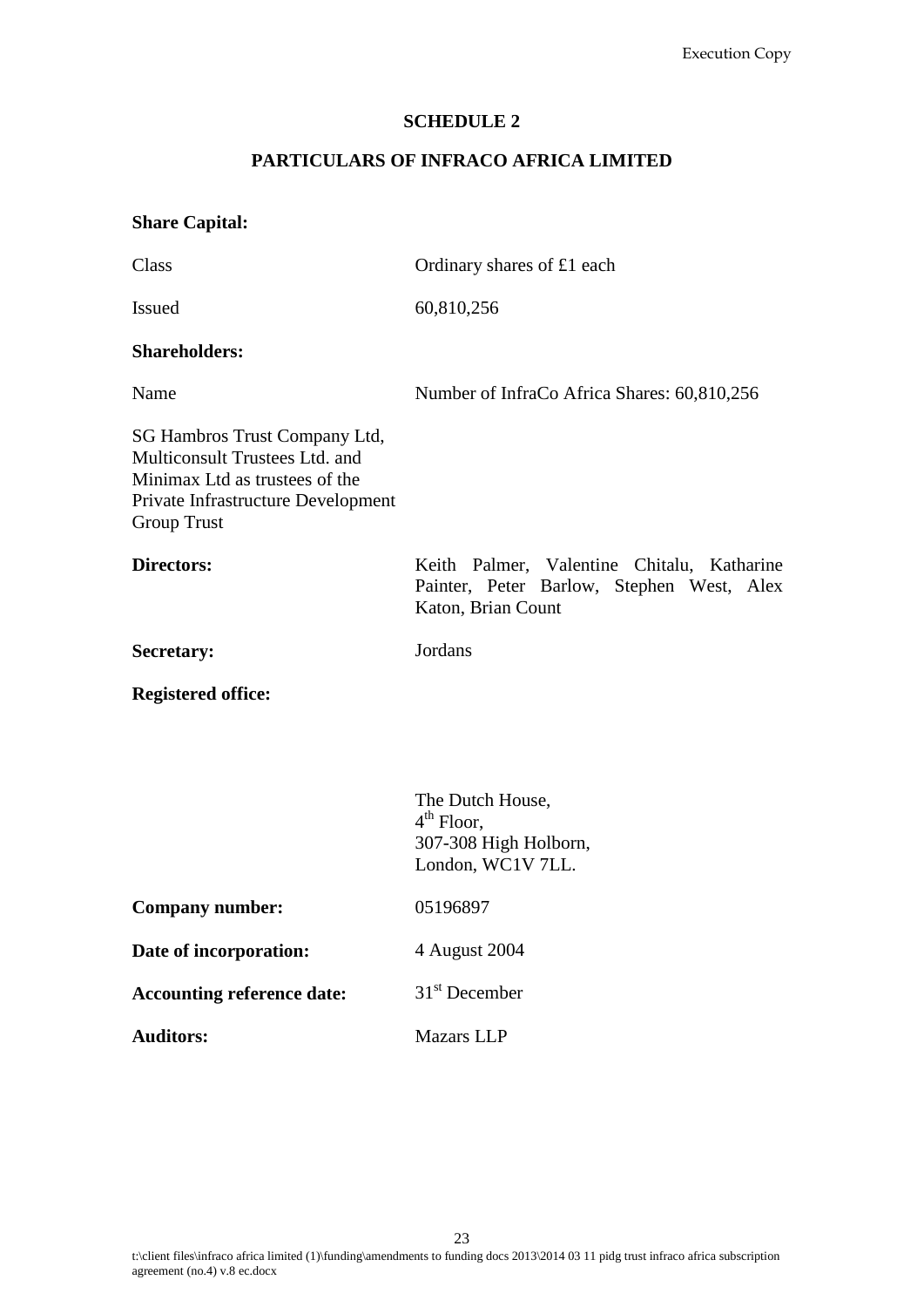#### **SCHEDULE 3**

#### **FORM OF SUBSCRIPTION REQUEST**

- <span id="page-25-0"></span>To: PIDG Trust
	- c/o PIDG PMU MDY Legal St Nicholas House St Nicholas Road Sutton, Surrey SM1 1EL United Kingdom

Date

Dear Sirs

# **Subscription Request - Subscription Agreement (No. 4) dated [ ] (the "Subscription Agreement (No. 4)")**

Terms used in this Subscription Request shall have the same meaning given to them in Subscription Agreement (No.4) unless otherwise defined herein.

[The "Current Exchange Rate" means the relevant rate of exchange for [ ] to GB Pounds Sterling obtained by SG Hambros Bank Limited (as bankers to the PIDG Trust) in the London foreign exchange market on the date and time at which the Subscription Amount is disbursed by PIDG Trust to InfraCo Africa and communicated in writing by SG Hambros Bank Ltd via the PIDG Trust to InfraCo Africa (or otherwise as may be agreed in writing between the PIDG Trust and InfraCo Africa).

Pursuant to Clause 4 of the Subscription Agreement (No. 4) between ourselves and yourselves, we hereby request the following proposed subscription of [ ] InfraCo Africa Shares of [ ] in the capital of InfraCo Africa:

- 1. Number of InfraCo Africa Shares to be subscribed: [ ] InfraCo Africa Shares [such number of InfraCo Africa Shares denominated in GB Pounds Sterling as result from the application of the Current Exchange Rate to the Subscription Amount referred to below and communicated in writing by the PIDG Trust (via the PIDG PMU) to InfraCo Africa.
- 2. Subscription Date: [ ]
- 3. Subscription Amount:  $\epsilon / \epsilon / \text{US$}$  [ ]